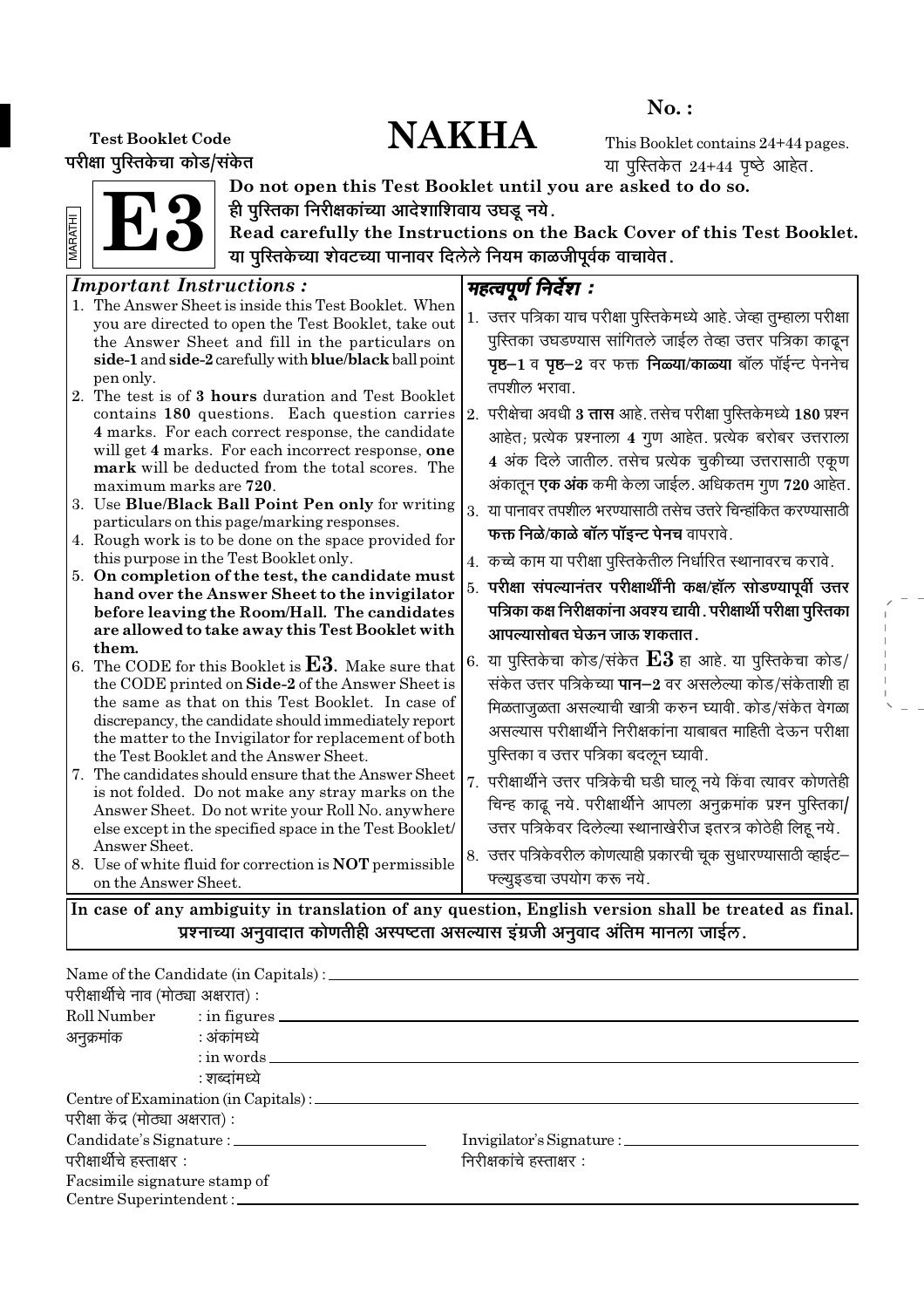| E3 |                                                                                      | $\boldsymbol{2}$ |                                                  |                                                                                       |              | <b>MARATHI</b>                                      |  |
|----|--------------------------------------------------------------------------------------|------------------|--------------------------------------------------|---------------------------------------------------------------------------------------|--------------|-----------------------------------------------------|--|
| 1. | खालील कोणते ॲमिनो आम्ल हे आम्लारी आहे ?                                              | 7.               | कार्बन मोनॉक्साइड संबंधी खालील कोणते विधान बरोबर |                                                                                       |              |                                                     |  |
|    | Serine<br>(1)                                                                        |                  | नाही $?$                                         |                                                                                       |              |                                                     |  |
|    | (2)<br>Alanine                                                                       |                  | (1)                                              | ते कार्बोक्सीहिमोग्लोबिन तयार करते.                                                   |              |                                                     |  |
|    | (3)<br>Tyrosine                                                                      |                  | (2)                                              |                                                                                       |              | रक्ताची ऑक्सिजन वाहून नेण्याची क्षमता कमी करते.     |  |
|    | (4)<br>Lysine                                                                        |                  | (3)                                              |                                                                                       |              | कार्बोक्सीहिमोग्लोबिन (CO ला बांधलेले हिमोग्लोबिन)  |  |
| 2. | समोष्ण स्थितीत आदर्श वायुच्या मुक्त प्रसरणासाठीचा योग्य                              |                  |                                                  |                                                                                       |              | हे ऑक्सीहिमोग्लोबिन पेक्षा कमी स्थायी (less stable) |  |
|    | पर्याय<br>्राप्त अस्ति ।<br>अस्ति ।                                                  |                  |                                                  | आहे.                                                                                  |              |                                                     |  |
|    | $q = 0$ , $\Delta T = 0$ आणि $w = 0$<br>(1)                                          |                  | (4)                                              | अपूर्ण ज्वलनामुळे ते तयार होते.                                                       |              |                                                     |  |
|    | $q = 0$ , $\Delta T < 0$ आणि $w > 0$<br>(2)                                          | 8.               |                                                  | सुक्रोजच्या जलीय अपघटनेपासून _________                                                |              | मिळते.                                              |  |
|    | $\mathbf{q} < 0, \, \Delta \mathbf{T} = 0 \,$ आणि $\mathbf{w} = 0$<br>(3)            |                  | (1)                                              | $\beta$ -D-Glucose + $\alpha$ -D-Fructose                                             |              |                                                     |  |
|    | $q > 0$ , $\Delta T > 0$ आणि $w > 0$<br>(4)                                          |                  | (2)<br>(3)                                       | $\alpha$ -D-Glucose + $\beta$ -D-Glucose<br>$\alpha$ -D-Glucose + $\beta$ -D-Fructose |              |                                                     |  |
|    |                                                                                      |                  | (4)                                              | $\alpha$ -D-Fructose + $\beta$ -D-Fructose                                            |              |                                                     |  |
| 3. | Zeta विभवाचे मापन हे कोलॉइडी द्रावणाचे कोणते गुणधर्म<br>निश्चित करण्यासाठी वापरतात ? | 9.               |                                                  | खालील जोड्या जुळवा व <b>योग्य</b> पर्याय ओळखा.                                        |              |                                                     |  |
|    |                                                                                      |                  | (a)                                              | $CO(g) + H2(g)$                                                                       | (i)          | $Mg(HCO3)2 +$                                       |  |
|    | विष्यंदिता<br>(1)                                                                    |                  |                                                  |                                                                                       |              | Ca(HCO <sub>3</sub> ) <sub>2</sub>                  |  |
|    | द्रावणीयता<br>(2)                                                                    |                  | (b)                                              | पाण्याचा तात्पुरता                                                                    | (ii)         | इलेक्ट्रॉनची कमतरता                                 |  |
|    | कोलॉइडी कणांची स्थैर्यता<br>(3)                                                      |                  |                                                  | जडपणा                                                                                 |              | असलेले हायड्राईड                                    |  |
|    | कोलॉइडी कणांचा आकार<br>(4)                                                           |                  | $\left( \mathrm{c}\right)$                       | $B_2H_6$                                                                              | (iii)        | सिंथेसिस वायू                                       |  |
| 4. | $Cr^{2+}$ आयनची गणना केलेली केवळ आभ्राम चुंबकीय आघूर्ण                               |                  | (d)                                              | $H_2O_2$                                                                              | (iv)         | प्रतलीय नसलेली                                      |  |
|    | आहे.                                                                                 |                  |                                                  |                                                                                       |              | संरचना                                              |  |
|    | 3.87 BM<br>(1)                                                                       |                  |                                                  | (b)<br>(a)<br>$\left( \mathrm{c}\right)$                                              | (d)          |                                                     |  |
|    | (2)<br>4.90 BM                                                                       |                  | (1)<br>(2)                                       | (iii)<br>(i)<br>(ii)<br>(iii)<br>(ii)<br>(i)                                          | (iv)<br>(iv) |                                                     |  |
|    | (3)<br>5.92 BM                                                                       |                  | (3)                                              | (iii)<br>(ii)<br>(iv)                                                                 | (i)          |                                                     |  |
|    | 2.84 BM<br>(4)                                                                       |                  | (4)                                              | (iii)<br>(ii)<br>(i)                                                                  | (iv)         |                                                     |  |
| 5. | 2-ब्रोमो-पेन्टेनची विलोपन अभिक्रियेमुळे पेन्ट-2-ईन मिळणारी                           | 10.              |                                                  | अभिक्रियेतील अभिकरणाची संहति वाढविल्यास                                               |              |                                                     |  |
|    | अभिक्रिया आहे :                                                                      |                  |                                                  | मध्ये बदल होतो.                                                                       |              |                                                     |  |
|    | β-विलोपन अभिक्रिया<br>(a)                                                            |                  | (1)                                              | सक्रियण ऊर्जा                                                                         |              |                                                     |  |
|    | Zaitsey नियमाचे पालन करते<br>(b)                                                     |                  | (2)                                              | अभिक्रिया उष्मा                                                                       |              |                                                     |  |
|    | डिहायड्रोहॅलोजिनेशन अभिक्रिया<br>(c)                                                 |                  | (3)                                              | सीमा ऊर्जा                                                                            |              |                                                     |  |
|    | निर्जलन अभिक्रिया<br>(d)                                                             |                  | (4)                                              | संघात वारंवारता                                                                       |              |                                                     |  |
|    | (a), (b), (c)<br>(1)                                                                 | 11.              |                                                  | खालील कोणते नैसर्गिक बहुवारिक आहे ?                                                   |              |                                                     |  |
|    | (a), (c), (d)<br>(2)                                                                 |                  | (1)                                              | $cis-1,4$ -polyisoprene                                                               |              |                                                     |  |
|    | (b), (c), (d)<br>(3)                                                                 |                  | (2)                                              | poly (Butadiene-styrene)                                                              |              |                                                     |  |
|    | (a), (b), (d)<br>(4)                                                                 |                  | (3)<br>(4)                                       | polybutadiene<br>poly (Butadiene-acrylonitrile)                                       |              |                                                     |  |
| 6. | प्लॅटिनम (Pt) इलेक्ट्रोड वापरून विरल सल्फ्यूरिक आम्लाचे                              | 12.              |                                                  | पहिल्या अभिक्रिया कोटीचा वेग स्थिरांक $4.606 \times 10^{-3}$ s <sup>-1</sup>          |              |                                                     |  |
|    | विद्युत अपघटन केल्यास ॲनोडला मिळणारे उत्पाद असेल:                                    |                  |                                                  | आहे. $2.0 g$ अभिकरण $0.2 g$ पर्यंत कमी होण्यासाठी लागणारा                             |              |                                                     |  |
|    | हायड्रोजन वायू<br>(1)                                                                |                  | वेळ                                              | आहे.                                                                                  |              |                                                     |  |
|    | ऑक्सिजन वायू<br>(2)                                                                  |                  | (1)                                              | 100 s                                                                                 |              |                                                     |  |
|    | $H_2S$ वायू<br>(3)                                                                   |                  | (2)                                              | $200\,\mathrm{s}$                                                                     |              |                                                     |  |
|    | $SO_2$ वायू<br>(4)                                                                   |                  | (3)<br>(4)                                       | $500\,\mathrm{s}$<br>1000 s                                                           |              |                                                     |  |
|    |                                                                                      |                  |                                                  |                                                                                       |              |                                                     |  |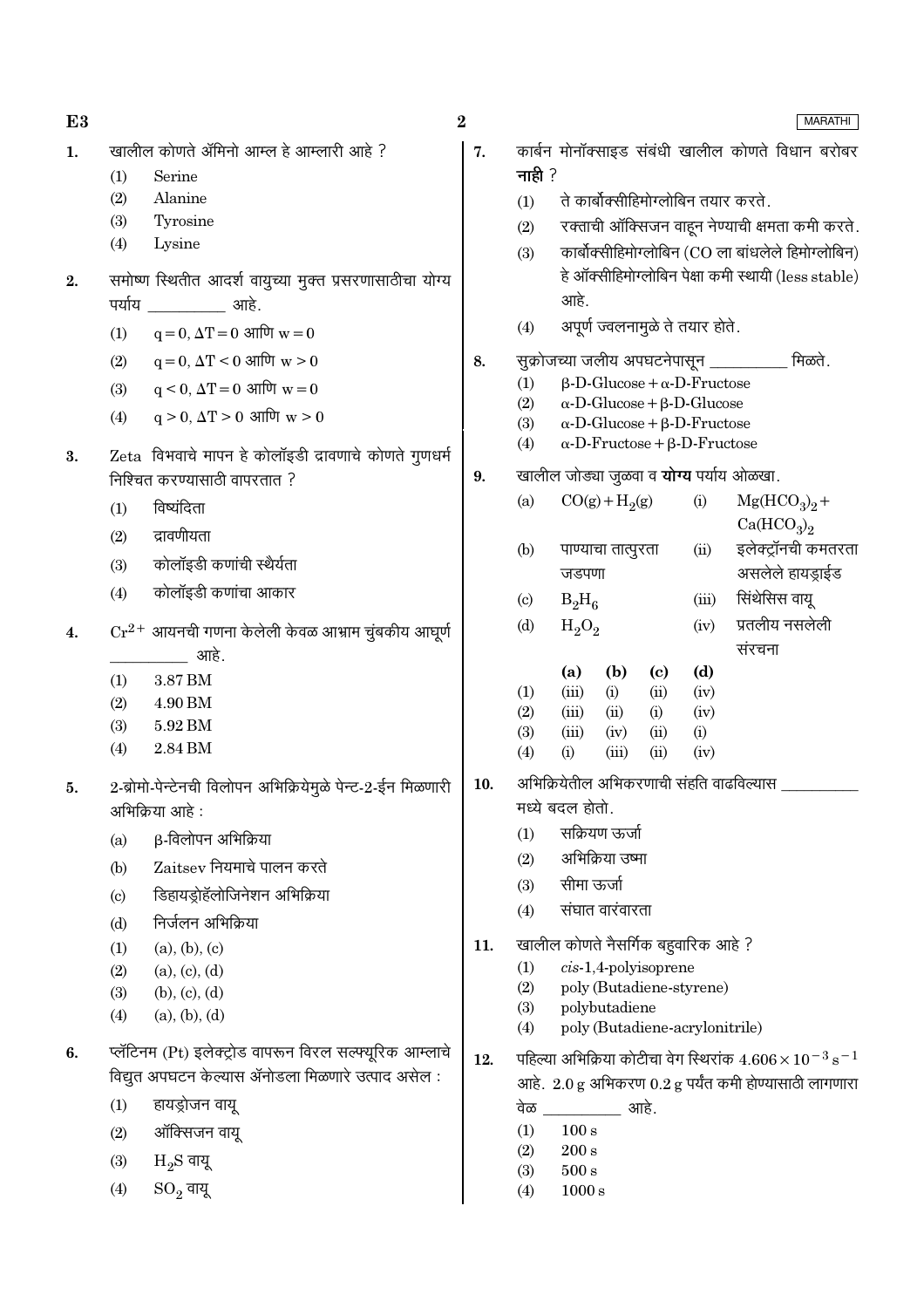- खालील बरोबर असलेली विधाने ओळखा: 13.
	- आईसक्रीम व शीत अन्नासाठी प्रशीतक म्हणून  $CO<sub>2</sub>(g)$  $(a)$ वापरतात.
	- $C_{60}$  संरचनेत सहा सदस्यांच्या 12 कार्बन कड्या व  $(b)$ पाच सदस्यांच्या 20 कार्बन कड्या असतात.
	- ZSM-5 हे एक प्रकारचे झिओलाईट अल्कोहोलचे  $(c)$ गॅसोलिन मधे रूपांतर करण्यासाठी वापरतात.
	- CO हा रंगहीन व वास नसलेला वायू आहे.  $(d)$
	- $(a)$ ,  $(b)$  व  $(c)$  फक्त  $(1)$
	- $(a)$  व  $(c)$  फक्त  $(2)$
	- $(3)$ (b) व (c) फक्त
	- $(4)$ (c) व (d) फक्त
- $N_2$  व Ar वायुंच्या एक नळकांड्यातील मिश्रणात 7 g  $N_2$  व 14. 8 g Ar आहे. जर नळकांड्यातील वायूंच्या मिश्रणाचा एकूण दाब 27 bar आहे, नायट्रोजनचा आंशिक दाब ़ असेल.

[अणु वस्तुमान : N = 14, Ar = 40 (g mol<sup>-1</sup> मध्ये) वापरा]

- 9 bar  $(1)$
- $12<sub>bar</sub>$  $(2)$
- $(3)$ 15 bar
- $(4)$ 18 bar
- खालील कोणत्या रेणूंच्या संचाची द्विध्रुव आघूर्ण शून्य आहे ? 15.
	- अमोनिया, बेरिलिअम डायफ्ल्ओराईड, पाणी,  $(1)$ 1.4-डायक्लोरोबेन्झिन
	- बोरॉन ट्रायफ्लूओराईड, हायड्रोजन फ्लूओराईड, कार्बन  $(2)$ डायऑक्साईड, 1,3-डायक्लोरोबेन्झिन
	- नायट्रोजन ट्रायफ्लूओराईड, बेरिलिअम डायफ्लूओराईड,  $(3)$ पाणी, 1.3-डायक्लोरोबेन्झिन
	- बोरॉन ट्रायफ्लूओराईड, बेरिलिअम डायफ्लूओराईड,  $(4)$ कार्बन डायऑक्साईड, 1,4-डायक्लोरोबेन्झिन
- Sucrose जलीय अपघटन खालील अभिक्रियेद्वारे दिले आहे. 16.

Sucrose +  $H_2O \rightleftharpoons Glucose + Fructose$ 

300 K तापमानास समतोल स्थिरांक (K)  $2 \times 10^{13}$  आहे, तर त्याच समान तापमानास  $\Delta_r \mathrm{G}^\ominus$  ची किंमत \_ असेल.

- $-8.314 \text{ J} \text{ mol}^{-1} \text{K}^{-1} \times 300 \text{ K} \times \ln(2 \times 10^{13})$  $(1)$
- $8.314 \,\mathrm{J}$  mol<sup>-1</sup>K<sup>-1</sup>×300 K×ln(2×10<sup>13</sup>)  $(2)$
- $8.314\,\mathrm{J} \, \mathrm{mol}^{-1} \mathrm{K}^{-1} \times 300\,\mathrm{K} \! \times \ln(3\!\times\!10^{13})$  $(3)$
- $-8.314 \,\mathrm{J}$  mol<sup>-1</sup>K<sup>-1</sup>×300 K×ln(4×10<sup>13</sup>)  $(4)$

मिळते. ॲनिसोलचे खंडन HI बरोबर केल्यास 17.



 $\bf{3}$ 







- $^{175}_{71}$ Lu, मधील प्रोटॉन, न्यूट्रॉन आणि इलेक्ट्रॉनची संख्या 18. अनुक्रमे आहे.
	- $(1)$  $71, 104$  व  $71$
	- $(2)$  $104, 71$  व  $71$
	- $(3)$  $71, 71$  व  $104$
	- $(4)$  $175, 104$  व  $71$
- कागद वर्णलेखन हे ब्रिटिश चे उदाहरण आहे. 19.
	- अधिशोषण वर्णलेखन  $(1)$
	- विभाजन वर्णलेखन  $(2)$
	- पातळ—स्तर वर्णलेखन  $(3)$
	- स्तंभ वर्णलेखन  $(4)$

 $E3$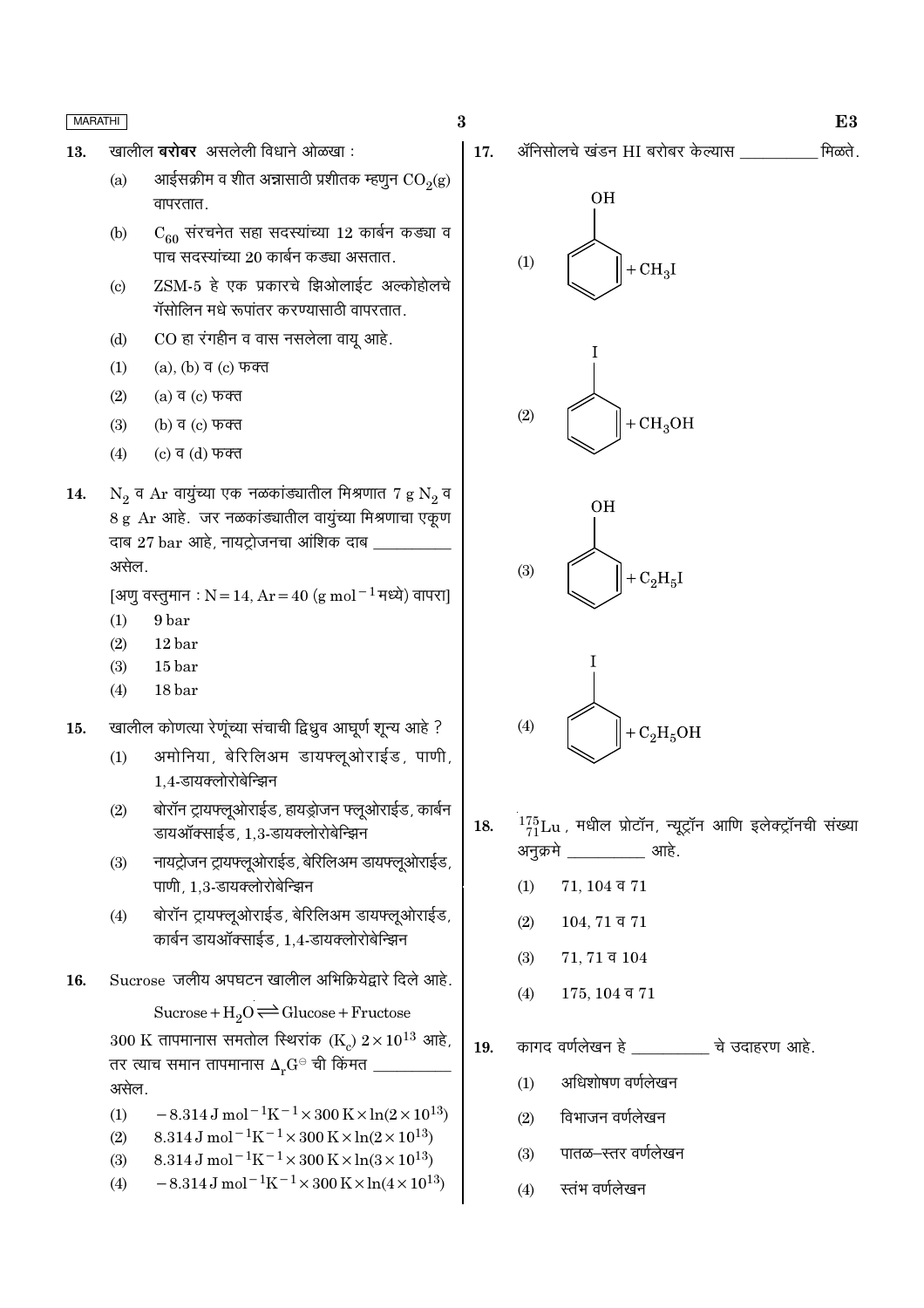- E<sub>3</sub>
- **चकीची** जोडी ओळखा. 20.

नाव

### $IUPAC$  कार्यालयीन नावे

Mendelevium

Seaborgium

Darmstadtium

- Unnilunium  $(a)$  $(b)$ 
	- Unniltrium  $(ii)$ Lawrencium

 $(i)$ 

- Unnilhexium  $(iii)$  $(iv)$
- $(d)$ Unununnium
- $(1)$  $(a)$ .  $(i)$

 $\left( \mathrm{c}\right)$ 

- $(2)$  $(b)$ .  $(ii)$
- $(3)$  $(c)$ ,  $(iii)$  $(4)$  $(d)$ ,  $(iv)$
- 21. खालील कोणत्या एकात अणुंची संख्या सर्वाधिक आहे ?
	- $1 g \overrightarrow{a} Ag(s)$  [Ag चे अणू वस्तूमान = 108]  $(1)$
	- $1 g \overrightarrow{\sigma} Mg(s)$  [Mg चे अणू वस्तूमान = 24]  $(2)$
	- 1 g चे O<sub>2</sub>(g) [O चे अणु वस्तुमान = 16]  $(3)$
	- 1 g चे Li(s) [Li चे अणु वस्तुमान = 7]  $(4)$
- 22. खालील कोणत्या कारणामुळे tert. butyl carbocation हे sec. butyl carbocation पेक्षा जास्त स्थिर आहे?
	- $-CH_3$  गटांचा  $-I$  परिणाम  $(1)$
	- $-CH_3$  गटांचा +R परिणाम  $(2)$
	- $-CH_3$  गटांचा  $-R$  परिणाम  $(3)$
	- बंधरहित संस्पदन  $(4)$
- खालील कोणते अमाईन, हे कार्बिलअमाईन परीक्षा देईल? 23.







 $(3)$ 

- $\overline{\mathbf{4}}$
- खालील कोणत्या अल्केनची वूर्टझ अभिक्रियेने जास्त प्राप्ती 24. होऊ शकत नाही?
	- n-हेक्झेन  $(1)$
	- $2,3$ -डायमिथाईलब्यूटेन  $(2)$
	- n-हेप्टेन  $(3)$
	- n-ब्यूटेन  $(4)$
- खालील कोणते मिश्रण राऊल्टच्या नियमापासून धन विचलन 25. दर्शविते ?
	- $(1)$ Ethanol + Acetone
	- Benzene + Toluene  $(2)$
	- $(3)$ Acetone + Chloroform
	- $(4)$ Chloroethane + Bromoethane
- विरल NaOH च्या उपस्थितीत बेन्झाल्डिहाईड व ॲसिटोफिनोन 26. मधील अभिक्रियेला समजतात.
	- अल्डॉल संघनन  $(1)$
	- कॅनिझॅरोची अभिक्रिया  $(2)$
	- काट–कॅनिझॅरोची अभिक्रिया  $(3)$
	- काट–अल्डॉल संघनन  $(4)$
- खालील सहबद्धींचा वाढत्या तीव्र क्षेत्राचा कोणता क्रम, सहबद्ध 27. संयगे तयार करण्यासाठी **बरोबर** आहे ?
	- $SCN^- < F^- < C_2O_4^{2-} < CN^ (1)$
	- $SCN^- < F^- < CN^- < C_2O_4^{2-}$  $(2)$
	- $F^-$  < SCN<sup>-</sup> < C<sub>2</sub>O<sub>4</sub><sup>2</sup><sup>-</sup> < CN<sup>-</sup>  $(3)$
	- $CN^{-} < C_2O_4^{2-} < SCN^{-} < F^{-}$  $(4)$
- खालील कोणते कटायनी निर्मलक आहे ? 28.
	- सोडियम लॉरिल सल्फेट  $(1)$
	- सोडियम स्टिअरेट  $(2)$
	- Cetyltrimethyl ammonium bromide  $(3)$
	- सोडिअम dodecylbenzene sulphonate  $(4)$
- ॲसिटोन व मेथीलमॅग्नेशिअम क्लोराईड मधील अभिक्रियेच्या 29. जलीय अपघटनानंतर देईल.
	- $(1)$ Isopropyl alcohol
	- $(2)$ Sec. butvl alcohol
	- $(3)$ Tert. butyl alcohol
	- Isobutyl alcohol  $(4)$
- यरिआची पाण्चाबरोबर अभिक्रिया होऊन  ${\bf A}$  तयार होते  ${\bf A}$  चे 30. अपघटन  $\bf{B}$  मधे होते.  $\bf{B}$  हे  $Cu^{2+}(aq)$  मधून पाठविल्यावर गर्द निळ्या रंगाचे  $C$  द्रावण मिळते. खालील कोणते सूत्र  $C$  चे आहे?
	- $(1)$  $CuSO<sub>4</sub>$
	- $[Cu(NH<sub>2</sub>)<sub>4</sub>]<sup>2+</sup>$  $(2)$
	- $(3)$
	- $Cu(OH)<sub>2</sub>$ <br>CuCO<sub>3</sub>·Cu(OH)<sub>2</sub>  $(4)$

## MARATHI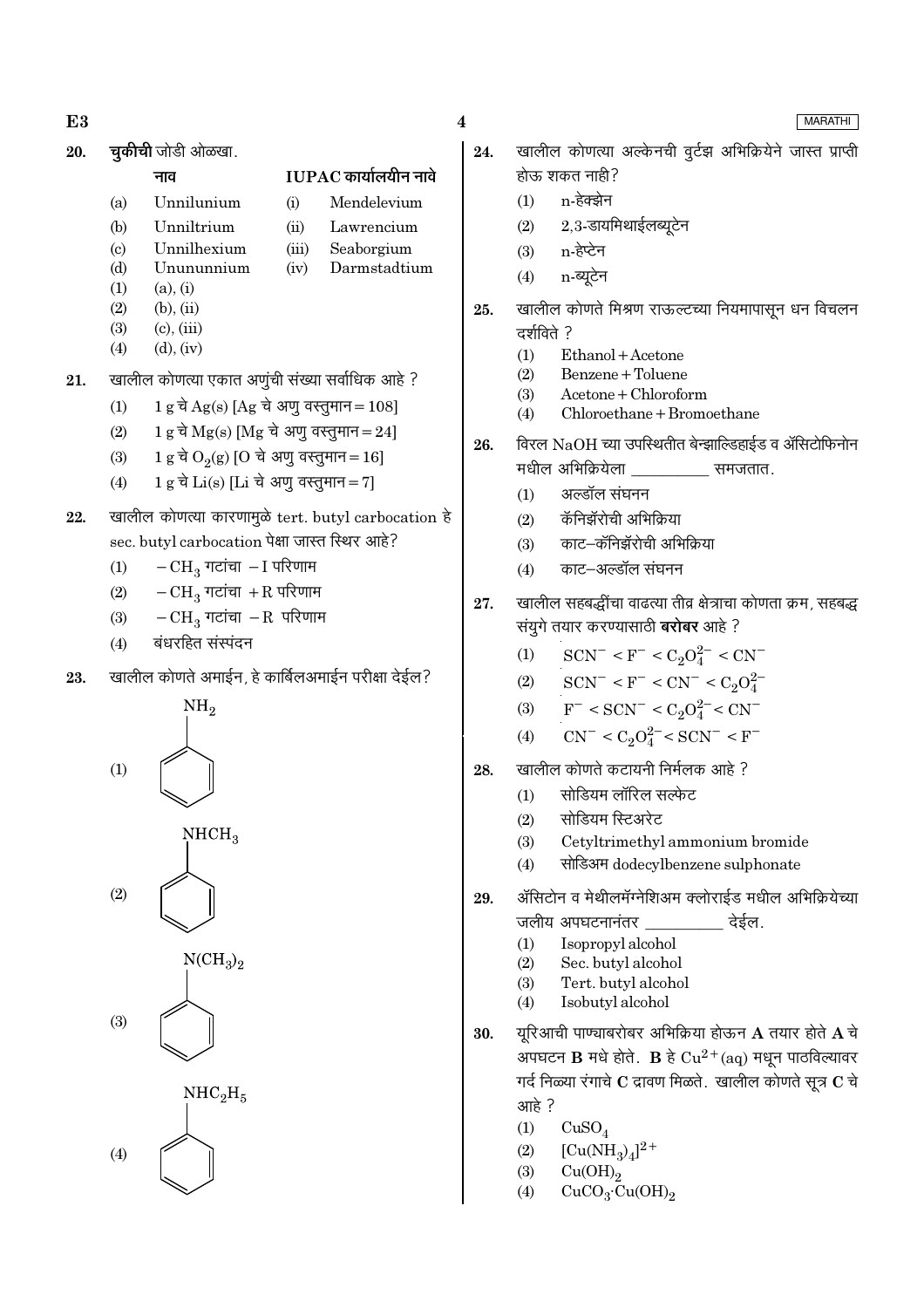36.

- वितळलेल्या  $CaCl<sub>2</sub>$  पासून 20 g कॅल्शिअम मिळण्यासाठी 31. आवश्यक असलेल्या फॅरेडेंची (F) संख्या \_ आहे. (अणू वस्तुमान,  $Ca = 40 g mol^{-1}$ )
	- $\mathbf{1}$  $(1)$
	- $(2)$  $\overline{2}$
	- $(3)$ 3
	- $(4)$  $\overline{4}$
- $2Cl(g) \rightarrow Cl_2(g)$  या अभिक्रियेसाठी खालील कोणते पर्याय 32. योग्य आहे?
	- $(1)$  $\Delta_r H > 0$  व  $\Delta_r S > 0$
	- $(2)$  $\Delta_r H > 0$  व  $\Delta_r S < 0$
	- (3)  $\Delta_r H < 0 \le \Delta_r S > 0$
	- $(4)$  $\Delta_r H < 0$  व  $\Delta_r S < 0$
- $\mathrm{Ni(OH)}_{2}$ ची 0.1 M NaOH मधील द्रावणीयता शोधून काढा. 33. दिलेले आहे ionic product  $\mathrm{Ni(OH)_2}$  साठी  $2\times10^{-15}$ आहे.
	- $2 \times 10^{-13}$  M  $(1)$
	- $(2)$  $2 \times 10^{-8}$  M
	- $1 \times 10^{-13}$  M  $(3)$
	- $1 \times 10^8$  M  $(4)$
- बेन्झिनचा गोठणांक घट स्थिरांक (Ke) 5.12 K kg mol<sup>-1</sup> 34. आहे. बेन्झिन मध्ये अबाष्पनशील द्राव्य असलेल्या द्रावणाची मोललता 0.078 m आहे, त्या द्रावणाचा गोठणांक घट आहे. (दोन दशांशचिन्हांपर्यंत वलयांकित केलेले)
	- $(1)$  $0.20K$
	- $(2)$  $0.80K$
	- $(3)$  $0.40K$
	- $0.60K$  $(4)$
- चुकीचे विधान ओळखा: 35.
	- पाण्यामध्ये  $Cr^{2+}(d^4)$  हे  $Fe^{2+}(d^6)$  पेक्षा जास्त तीव्र  $(1)$ क्षपणक आहे.
	- गुणित ऑक्सिडन स्थिती व संकुले तयार करण्याच्या  $(2)$ क्षमतेमुळे, संक्रमण–धातू आणि त्यांची संयुगे उत्प्रेरक सक्रिय म्हणून ओळखले जातात.
	- H, C किंवा N सारखे लहान अणू जेव्हा अणू धातूंच्या  $(3)$ स्फटिकी जालकातील पोकळ्यांमध्ये अडकतात, तेव्हा त्या संयुगांना आंतरकोशी संयुगे म्हणतात.
	- क्रोमिअमची ऑक्सिडन स्थिती  $\mathrm{CrO}_4^{2-}$  आणि  $(4)$  $Cr_2O_7^{2-}$  मधे सारखी नाही.

अंत:केंद्रित घनाकृति संरचना (bcc) असलेल्या मूलद्रव्याच्या कोशाच्या बाजूची लांबी 288 pm आहे, तर त्याची आण्विक

13.34

\n(1)

\n
$$
\frac{\sqrt{3}}{4} \times 288 \text{ pm}
$$
\n(2)

\n
$$
\frac{\sqrt{2}}{4} \times 288 \text{ pm}
$$
\n(3)

\n
$$
\frac{4}{\sqrt{3}} \times 288 \text{ pm}
$$
\n(4)

\n
$$
\frac{4}{\sqrt{2}} \times 288 \text{ pm}
$$

- अस्तित्वात नसलेला रेणू ओळखा. 37.
	- $(1)$ He<sub>o</sub>
	- $\rm Li_2$  $(2)$  $C_2$
	- $(3)$  $O<sub>2</sub>$  $(4)$
- 38. खालील कोणत्या सत्फरच्या ऑक्झोआम्लामध्ये  $-0$  –  $0$  – बंध आहे?
	- $(1)$  $H_2SO_3$ , सत्फ्यूरस आम्ल
	- $H_2SO_4$ , सल्फ्यूरिक आम्ल  $(2)$
	- $H_9S_9O_8$ , पेरोक्सोडायसल्फ्यूरिक आम्ल  $(3)$
	- $H_2S_2O_7$ , पायरोसल्फ्यूरिक आम्ल  $(4)$



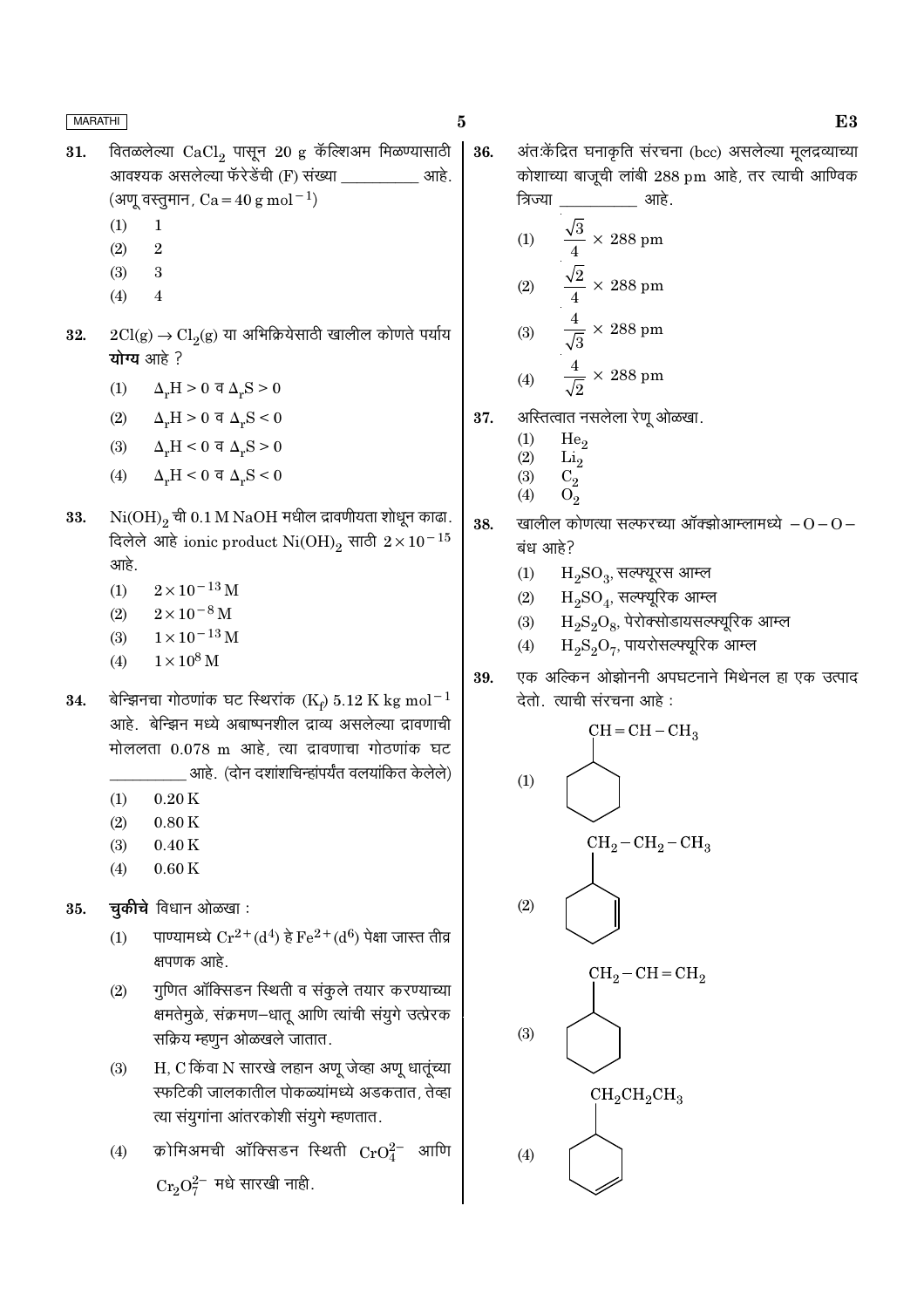45.

**MARATHI** 

- CaCl<sub>2</sub>, MgCl<sub>2</sub> व NaCl च्या द्रावणातुन HCl पाठविला. 40. खालील कोणते संयुगाचे (संयुगांचे) स्फटिकीकरण होईल ?
	- $MgCl<sub>2</sub>$  व CaCl<sub>2</sub> दोन्ही  $(1)$
	- $(2)$ फक्त NaCl
	- $(3)$ फक्त  $MgCl<sub>2</sub>$
	- NaCl,  $MgCl<sub>2</sub>$ व CaCl<sub>2</sub>  $(4)$
- खालील जोड्या जुळवा : 41.

|                           | ऑक्साईड                              |      |       | गुणधर्म   |
|---------------------------|--------------------------------------|------|-------|-----------|
| (a)                       | CO                                   |      | (i)   | आम्लारि   |
| (b)                       | BaO                                  |      | (ii)  | उदासीन    |
| $\left( \text{c} \right)$ | $\text{Al}_2\text{O}_3$              |      | (iii) | आम्लधर्मी |
| (d)                       | Cl <sub>2</sub> O <sub>7</sub>       |      | (iv)  | उभयधर्मी  |
|                           | खालील कोणता पर्याय <b>बरोबर</b> आहे? |      |       |           |
|                           | (a)                                  | (b)  | (c)   | (d)       |
| (1)                       | (i)                                  | (ii) | (iii) | (iv)      |
| (2)                       | (ii)                                 | (i)  | (iv)  | (iii)     |
| (3)                       | (iii)                                | (iv) | (i)   | (ii)      |

 $(4)$  $(iii)$  $(ii)$  $(i)$  $(iv)$ खालील धातू खुप विकरे सक्रिय करणारा, ग्लूकोजच्या ऑक्सिडन 42. मधे भाग घेऊन ATP तयार करणारा व सोडियम बरोबर चेता

- निर्देशक पारगमनसाठी जबाबदार असलेला आयन आहे :
	- लोखंड  $(1)$

- $(2)$ तांबे
- कॅल्शियम  $(3)$
- $(4)$ पोटॅशिअम
- खालील अभिक्रियेतील कार्बनच्या आक्सिडनांकातील बदल किती 43. आहे?

 $\text{CH}_4(g) + 4\text{Cl}_2(g) \rightarrow \text{CCl}_4(l) + 4\text{HCl}(g)$ 

- $+4$  ते  $+4$  $(1)$
- $(2)$ 0 ते + 4
- $-4 \, \vec{a} + 4$  $(3)$
- 0 ते  $-4$  $(4)$
- खालील **बरोबर** असलेले विधान ओळखा : 44.
	- घडीव लोखंड हे 4% कार्बन असलेले अशुद्ध लोखंड  $(1)$ आहे.
	- $CO<sub>2</sub>$ च्या निकासामुळे पुळीदार तांबे, पुळीदार दिसते.  $(2)$
	- निकेलचे बाष्प स्थिती शुद्धीकरण हे व्हॅन आर्केल पद्धतीने  $(3)$ केले जाते.
	- कच्या लोखंडाला साचेकाम करून विविध आकार देता  $(4)$ येते.

खालील अभिक्रियांच्या क्रमामधील X संयूग ओळखा :







$$
\begin{array}{c}\n\text{CHCl}_2 \\
\hline\n\end{array}
$$

 $(3)$ 

 $\sim$  =  $\sim$   $\sim$ 



- भूमंडळात खालीलपैकी कोणत्या प्रदेशात सर्वात जास्त 46. जैवविविधता (जाति विविधता) आढळते ?
	- भारतातील पश्चिम घाट  $(1)$
	- $(2)$ मदागस्कर
	- हिमालयीन प्रदेश  $(3)$
	- ॲमेझॉन जंगले  $(4)$
- जलपर्णी व पाणकमळामध्ये परागण अनुक्रमे यापासून होते : 47.
	- कीटक किंवा वायू  $(1)$
	- $(2)$ पाण्याच्या प्रवाहातून फक्त
	- $(3)$ वायु आणि पाणी
	- कीटक आणि पाणी  $(4)$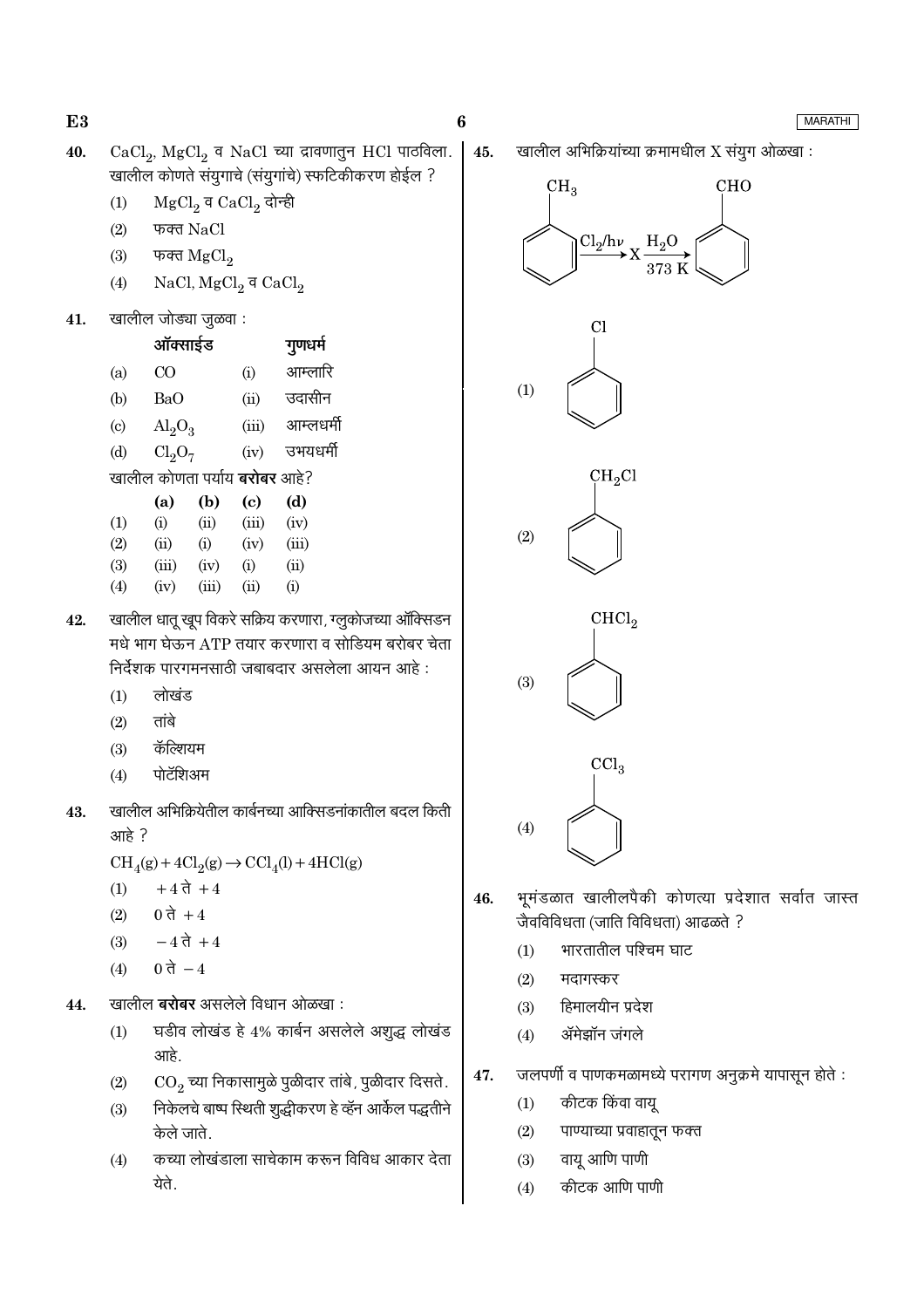| <b>MARATHI</b> |                                                                                 | 7   | E3                                                                                       |  |  |  |
|----------------|---------------------------------------------------------------------------------|-----|------------------------------------------------------------------------------------------|--|--|--|
| 48.            | एन्टेरोकायनेज विकर __________ रूपांतरणास मदत करते.                              | 55. | वनस्पतींमध्ये निकोटीन, स्ट्रिक्निन आणि कॅफेन ही द्वितीयक                                 |  |  |  |
|                | प्रोटीनचे पॉलीपेप्टाइड मध्ये<br>(1)                                             |     | चयापचयिते यासाठी बनतात:                                                                  |  |  |  |
|                | ट्रिप्सिनोजेनचे ट्रिप्सिन मध्ये<br>(2)                                          |     | पोषक मूल्य<br>(1)                                                                        |  |  |  |
|                | केसिनोजेनचे केसिन मध्ये<br>(3)                                                  |     | वाढीस प्रतिसाद<br>(2)                                                                    |  |  |  |
|                | पेप्सिनोजेनचे पेप्सिन मध्ये<br>(4)                                              |     | संरक्षण क्रिया<br>(3)                                                                    |  |  |  |
| 49.            | मूत्रामधील पुढीलपैकी कोणती परिस्थिती मधुमेहास निर्देशित                         |     | प्रजोत्पादनावर परिणाम<br>(4)                                                             |  |  |  |
|                | करते ?                                                                          | 56. |                                                                                          |  |  |  |
|                | युरेमिआ आणि किटोनुरिआ<br>(1)                                                    |     | एस.एल. मिलर याने बंद चंबूत ही रसायने मिसळून त्याच्या<br>प्रयोगात अमिनो आम्ले तयार केली : |  |  |  |
|                | युरेमिआ आणि विरघळलेले मूत्र खनिज<br>(2)                                         |     | 800°C तापमानात $\rm CH_{4}$ , $\rm H_{2}$ , $\rm NH_{3}$ आणि पाण्याचे<br>(1)             |  |  |  |
|                | किटोनुरिआ आणि ग्लायकोसूरिआ<br>(3)                                               |     | बाष्प                                                                                    |  |  |  |
|                | विरघळलेले मूत्र खनिज आणि हायपरग्लायसेमिया<br>(4)                                |     | 800°C तापमानात $CH_3$ , $H_2$ , NH <sub>4</sub> आणि पाण्याचे<br>(2)                      |  |  |  |
| 50.            | वंशागतीचा गुणसूत्रीय सिद्धांतांची प्रयोगातून पडताळणी यांनी                      |     | बाष्प                                                                                    |  |  |  |
|                | केली :                                                                          |     | 600°C तापमानात $\rm CH_{4}$ , $\rm H_{2}$ , $\rm NH_{3}$ आणि पाण्याचे<br>(3)             |  |  |  |
|                | मेंडेल<br>(1)                                                                   |     | बाष्प                                                                                    |  |  |  |
|                | सुतॉन<br>(2)                                                                    |     | 600°C तापमानात $\rm CH_{3}$ , $\rm H_{2}$ , $\rm NH_{3}$ आणि पाण्याचे<br>(4)             |  |  |  |
|                | बोव्हेरी<br>(3)                                                                 |     | बाष्प                                                                                    |  |  |  |
|                | मॉरगन<br>(4)                                                                    | 57. | अयोग्य विधान ओळखा:                                                                       |  |  |  |
| 51.            | खालीलपैकी कोणते लोकसंख्येचे गुणविशेष <b>नाही</b> ?                              |     | अंत:काष्ठ पाण्याचे वहन करत नाही पण त्या भक्कम<br>(1)                                     |  |  |  |
|                | लिंग गुणोत्तर<br>(1)                                                            |     | आधार देतात.                                                                              |  |  |  |
|                | (2)<br>जनन प्रमाण                                                               |     | रसकाष्ठ पाणी व खनिजाचे वहन मूळांपासून पानांपर्यंत<br>(2)                                 |  |  |  |
|                | विनाशिता<br>(3)                                                                 |     | करतात.                                                                                   |  |  |  |
|                | जाति परस्परक्रिया<br>(4)                                                        |     | रसकाष्ठ सर्वांत आतील द्वितीय प्रकाष्ठ असून त्यांचा<br>(3)                                |  |  |  |
| 52.            | अन्नमार्गातील चषक पेशी रूपांतरीत झालेल्या आहेत. पुढीलपैकी                       |     | रंग फिकट असतो.                                                                           |  |  |  |
|                | ________ या पासून रूपांतरीत आहेत.                                               |     | अंतःकाष्ठावर टॅनिन, रेझीन, तेले इत्यादींचा थर<br>(4)                                     |  |  |  |
|                | सरल पट्टकी पेशी<br>(1)                                                          |     | असल्यामुळे याचा रंग गडद असतो.                                                            |  |  |  |
|                | स्तंभीय अभिस्तर पेशी<br>(2)                                                     | 58. | उसाच्या शेतीमध्ये फवारल्यामुळे खोडांची लांबी वाढून उत्पादनात                             |  |  |  |
|                | कास्थिपेशी<br>(3)                                                               |     | विलक्षण वाढ होते ह्यात वापरल्या जाणाऱ्या वनस्पती वृद्धी                                  |  |  |  |
|                | संयुक्त अभिस्तर पेशी<br>(4)                                                     |     | नियंत्रकाचे नाव सांगा.                                                                   |  |  |  |
| 53.            | फ्लोरिडियन स्टार्चची रचना यांच्या समान असते :                                   |     | सायटोकायनिन<br>(1)                                                                       |  |  |  |
|                | स्टार्च आणि सेल्युलोज<br>(1)                                                    |     | जिबरेलिन<br>(2)                                                                          |  |  |  |
|                | अमायलोपेक्टिन आणि ग्लायकोजेन<br>(2)                                             |     | इथिलीन<br>(3)                                                                            |  |  |  |
|                | मॅनिटॉल आणि अल्गिन<br>(3)                                                       |     | ॲबसिसिक आम्ल<br>(4)                                                                      |  |  |  |
|                | लॅमिनारीन आणि सेल्युलोज<br>(4)                                                  | 59. | प्रथिन संश्लेषणातील स्थानांतरणातील पहिली पायरी ही आहे:                                   |  |  |  |
|                |                                                                                 |     | रायबोसोमची लहान व मोठ्या घटकांची बांधणी<br>(1)                                           |  |  |  |
| 54.            | मानवी पचनसंस्थेच्या दृष्टीने <b>अचूक</b> विधान ओळखा.                            |     | DNA रेणूची ओळख होणे.<br>(2)                                                              |  |  |  |
|                | शेषांत्र लहान आतड्यात उघडते.<br>(1)<br>पचन नलीकाचे सीरमीपटल सर्वात आतील थर आहे. |     | tRNA चे अमिनोॲसिलेशन (अमिनो आम्लांचे<br>(3)                                              |  |  |  |
|                | (2)                                                                             |     | सक्रियीकरण)                                                                              |  |  |  |
|                | शेषांत्र हा जास्त गुंडाळलेला भाग आहे.<br>(3)                                    |     | ॲन्टीकोडॉनला ओळखणे<br>(4)                                                                |  |  |  |
|                | अधनाल आंत्रपुच्छ आद्यांत्रापासून निघते.<br>(4)                                  |     |                                                                                          |  |  |  |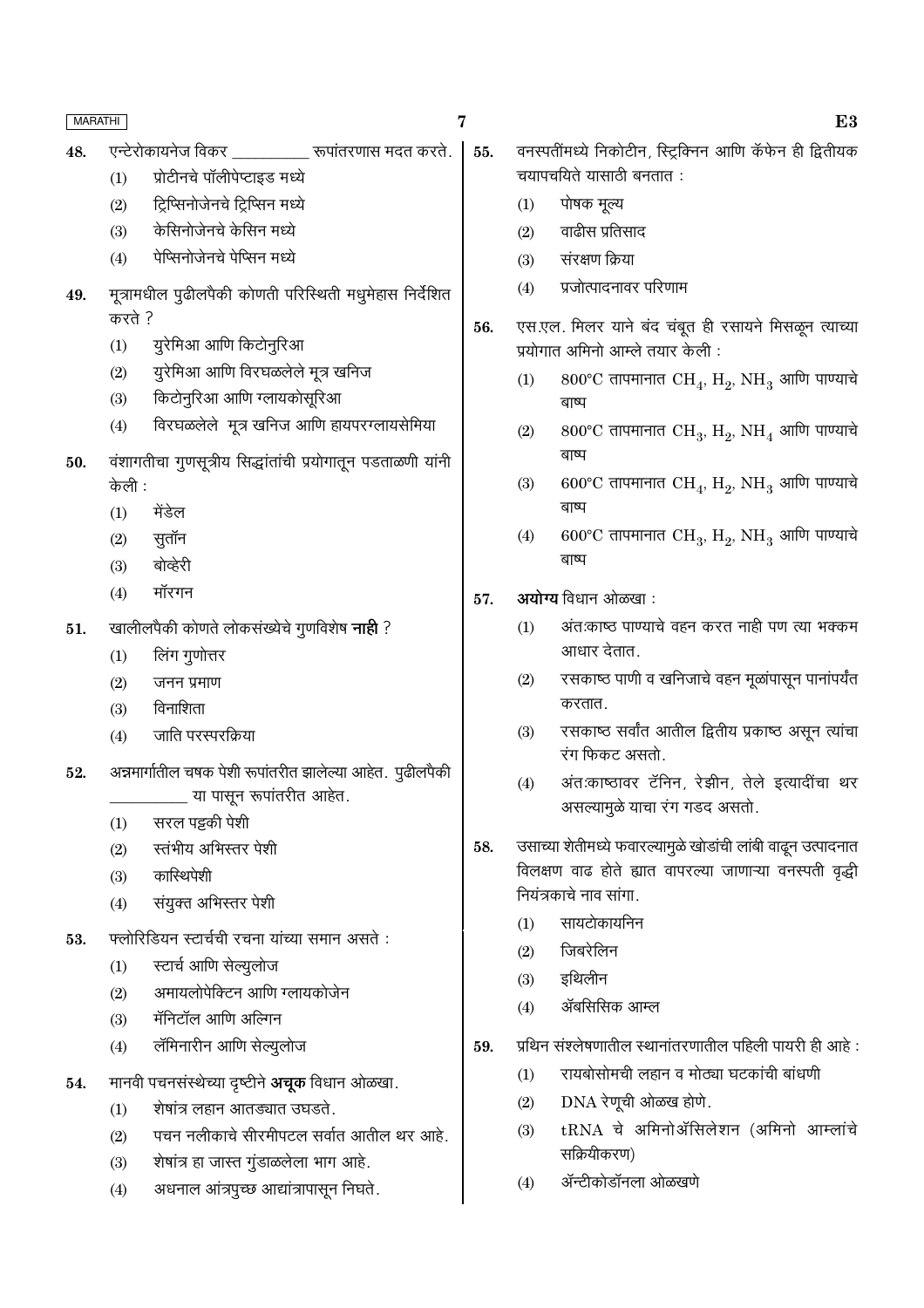| E <sub>3</sub> |         | 8                                                               |     |                                            |                |                      |                |                                                  | <b>MARATHI</b>                                               |
|----------------|---------|-----------------------------------------------------------------|-----|--------------------------------------------|----------------|----------------------|----------------|--------------------------------------------------|--------------------------------------------------------------|
| 60.            | दिली :  | जीवनाच्या उत्क्रांतीत भ्रौणिकीय पुराव्यांना ह्याने नामंजुरी     | 66. | म्हणतात.                                   |                |                      |                |                                                  | खोडाच्या तळापासून विकसित होणाऱ्या मुळांना                    |
|                | (1)     | कार्ल इन्स्ट वॉन बायर                                           |     | (1)                                        | तंतूमय मुळे    |                      |                |                                                  |                                                              |
|                | (2)     | ॲलफ्रेड वॉलेस                                                   |     | (2)                                        | आदिमुळे        |                      |                |                                                  |                                                              |
|                | (3)     | चार्ल्स डार्विन                                                 |     | (3)                                        | आधार मुळे      |                      |                |                                                  |                                                              |
|                | (4)     | ओपॅरिन                                                          |     | (4)                                        | पार्श्व मुळे   |                      |                |                                                  |                                                              |
| 61.            |         | युग्मनाक्ष जटिल या अवस्थेत विरघळले जाते :                       | 67. |                                            |                |                      |                |                                                  | यांत अर्ध निम्न अंडाशय असते.                                 |
|                | (1)     | स्थूलसूत्रता                                                    |     | (1)                                        | वांगे          |                      |                |                                                  |                                                              |
|                | (2)     | युग्मसूत्रता                                                    |     | (2)                                        | मोहरी          |                      |                |                                                  |                                                              |
|                | (3)     | द्विसूत्रता                                                     |     | (3)                                        | सूर्यफूल       |                      |                |                                                  |                                                              |
|                | (4)     | तनुसूत्रता                                                      |     | (4)                                        | प्लम           |                      |                |                                                  |                                                              |
| 62.            |         | द्वितीयक अंडपेशीच्या अर्धसूत्री विभाजनाचा एक भाग<br>पूर्ण होतो. | 68. |                                            |                |                      |                |                                                  | पुढील स्तंभाच्या जोड्या लावा आणि <b>अचूक</b> पर्याय निवडा :  |
|                | (1)     | अंडउत्सर्गापूर्वी (अंडविमोचना पूर्वी)                           |     |                                            | रतंभ $-1$      |                      |                |                                                  | रतंभ $-I$                                                    |
|                | (2)     | प्रयुग्मनाचे वेळी                                               |     | (a)                                        | श्रवणांग       |                      |                | (i)                                              | मध्यकर्ण ग्रसनी बरोबर<br>जोडते                               |
|                | (3)     | युग्मनज तयार झाल्यानंतर                                         |     |                                            | कर्णावर्त      |                      |                |                                                  | कर्ण गहनाचा                                                  |
|                | (4)     | शुक्राणूचे अंड्याबरोबर विलयन होताना                             |     | (b)                                        |                | (ii)                 | गुंडाळलेला भाग |                                                  |                                                              |
| 63.            |         | खालीलपैकी कोणती जोडी एकपेशीय शैवालांची आहे?                     |     | युस्टेशिअन नलिका<br>$\left( \circ \right)$ |                |                      | (iii)          | अंडाकार खिडकीशी                                  |                                                              |
|                | (1)     | लॅमिनारीया आणि सरगॅसम                                           |     |                                            |                |                      |                |                                                  | जोडलेले                                                      |
|                | (2)     | जेलिडीयम आणि ग्रॅसिलॅरिया                                       |     | (d)                                        | रिकिबी<br>(iv) |                      |                | कर्णावर्त पटलावर<br>स्थापिलेले                   |                                                              |
|                | (3)     | <i>ॲनबीना</i> आणि <i>व्हॉलवोक्स</i>                             |     |                                            | (a)            | (b)                  | (c)            | (d)                                              |                                                              |
|                | (4)     | <i>क्लोरेला</i> आणि <i>स्पीरुलीना</i>                           |     | (1)                                        | (ii)           | (iii)                | (i)            | (iv)                                             |                                                              |
| 64.            |         | ग्लायकोसिडिक बंध व पेप्टाइड बंध असलेले पदार्थ अनुक्रमे          |     | (2)                                        | (iii)          | (i)                  | (iv)           | (ii)                                             |                                                              |
|                | ओळखा.   |                                                                 |     | (3)                                        | (iv)           | (ii)                 | (i)            | (iii)                                            |                                                              |
|                | (1)     | कायटिन, कोलेस्टेरॉल                                             |     | (4)                                        | (i)            | (ii)                 | (iv)           | (iii)                                            |                                                              |
|                | (2)     | ग्लिसेरॉल, ट्रीपसिन                                             | 69. |                                            |                |                      |                | प्रतिक्षमतेशी संदर्भित <b>चुकीचे</b> विधान ओळखा. |                                                              |
|                | (3)     | सेल्यूलोज, लेसिथिन                                              |     | (1)                                        |                |                      |                |                                                  | पोशिंद्याच्या शरीरात (जिवंत किंवा मृत) प्रतिजन संपर्कात      |
|                | (4)     | इन्युलिन, इन्सुलिन                                              |     |                                            |                | शक्ती म्हणतात.       |                |                                                  | येते तेव्हा प्रतिद्रव्य तयार होते याला स्वार्जित रोगप्रतिकार |
| 65.            | आढळते : | शंकू रूपात बीजाणूपत्रांची मांडणी किंवा स्ट्रोबिलाई यामध्ये      |     | (2)                                        |                |                      |                | "रोगप्रतिकार शक्ती" म्हणतात.                     | जेव्हा तयार प्रतिद्रव्य प्रत्यक्ष दिले जाते त्यास उपार्जित   |
|                | (1)     | सालव्हीनिया                                                     |     | (3)                                        |                |                      |                |                                                  | स्वार्जित रोगप्रतिकार शक्ती ताबडतोब असते आणि                 |
|                | (2)     | टेरिस                                                           |     |                                            |                | पूर्ण प्रतिसाद देते. |                |                                                  |                                                              |
|                | (3)     | मार्केन्शिया                                                    |     | (4)                                        |                |                      |                |                                                  | गर्भ मातेकडून काही प्रतिद्रव्य मिळते हे परार्जित             |
|                | (4)     | इक्वीसेटम                                                       |     |                                            |                |                      |                |                                                  | रोगप्रतिकारक शक्तीचे एक उदाहरण आहे.                          |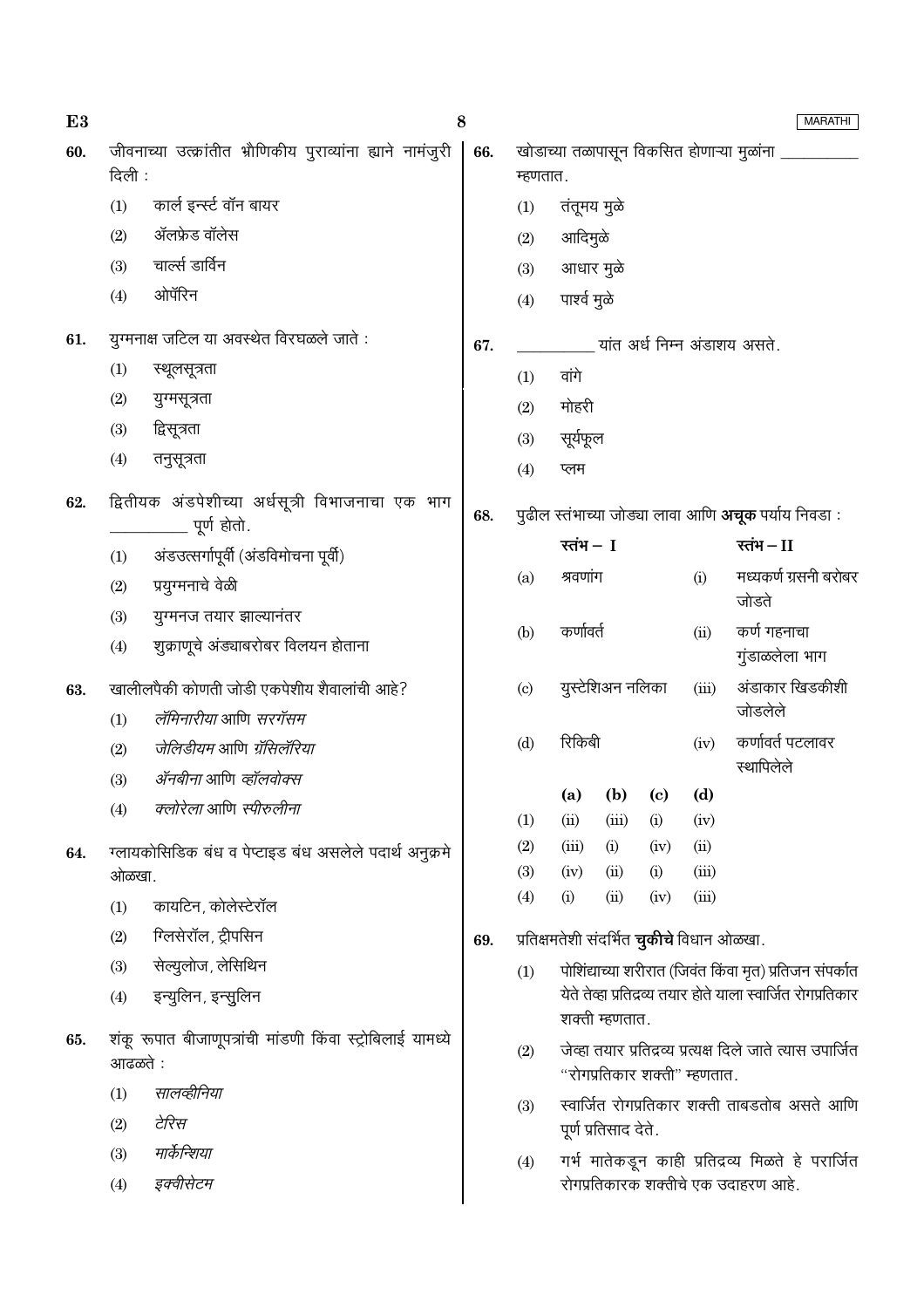73.

74.

पॉलीसोम्स

 $(4)$ 

- 9
- पेशी चक्रातून काही विभाजन होणाऱ्या पेशी बाहेर पडून सूप्त 70. प्रावस्थेत जातात. याला (G<sub>0</sub>) सुप्त प्रावस्था असे म्हणतात. ही नंतर होते. प्रावस्था
	- $M$  प्रावस्थे  $(1)$
	- $G_1$  प्रावस्थे  $(2)$
	- S प्रावस्थे  $(3)$
	- $(4)$  $\mathrm{G}_2$  प्रावस्थे
- अचूक विधान निवडा. 71.
	- ग्लुकोकॉरटीकॉइडस ग्लुकोज जनन प्रक्रिया उत्तेजित  $(1)$ करतात.
	- ग्लुकॅगॉन हायपोग्लायसेमिआशी निगडीत आहे.  $(2)$
	- इन्सूलिन स्वादुपिंड पेशी आणि मेदपेशीवर क्रिया करते.  $(3)$
	- इन्सूलिन हे हायपरग्लायसेमिआशी निगडीत आहे.  $(4)$
- रोगजनक सजीव आणि रोग यांच्या योग्य जोड्या लावा आणि 72. **अचक** पर्याय निवडा.

|                   | रतंभ – I                            |                     |       |       | रतंभ $-I$                                                      |
|-------------------|-------------------------------------|---------------------|-------|-------|----------------------------------------------------------------|
| (a)               | टायफॉइड                             |                     |       | (i)   | वुकेरेरिआ                                                      |
| (b)               | न्युमोनिआ                           |                     |       | (ii)  | प्लास्मोडिअम                                                   |
| $\left( c\right)$ | फिलारीअस                            |                     |       | (iii) | साल्मोनेला                                                     |
| (d)               | मलेरिआ                              |                     |       | (iv)  | हिमोफिल्स                                                      |
|                   | (a)                                 | (b)                 | (c)   | (d)   |                                                                |
| (1)               | (i)                                 | (iii)               | (ii)  | (iv)  |                                                                |
| (2)               | (iii)                               | (iv)                | (i)   | (ii)  |                                                                |
| (3)               | (ii)                                | (i)                 | (iii) | (iv)  |                                                                |
| (4)               | (iv)                                | (i)                 | (ii)  | (iii) |                                                                |
|                   | पुढीलपैकी <b>योग्य</b> जोडी निवडा : |                     |       |       |                                                                |
| (1)               | हिमोफिलीआ                           |                     |       |       | $Y$ निगडीत                                                     |
| (2)               |                                     | फेनाइल किटोनुरिआ)   |       |       | अलिंगसूत्र प्रबलक                                              |
|                   |                                     |                     |       |       | लक्षण                                                          |
| (3)               |                                     | सिकल सेल ॲनिमिया) - |       |       | अलिंगसूत्र निर्बलक                                             |
|                   |                                     |                     |       |       | लक्षण, गुणसूत्र –11                                            |
| (4)               | थॅलेसेमिया                          |                     |       |       | $X$ ग्रस्त/निगडीत                                              |
|                   |                                     |                     |       |       | दृश्यकेंद्रकी पेशींमध्ये ग्लायकोप्रोटीन व ग्लायकोलिपिड कोणत्या |
|                   | स्थानांत तयार होतात?                |                     |       |       |                                                                |
| (1)               |                                     | आंतर्द्रव्य जालिका  |       |       |                                                                |
|                   |                                     |                     |       |       |                                                                |
| (2)               | पेरॉक्सिसोम्स्                      |                     |       |       |                                                                |
| (3)               | गॉल्जी संकुल                        |                     |       |       |                                                                |

- परिसंस्थेतील एकूण प्राथमिक निर्मिती दर व निव्वळ प्राथमिक 75. निर्मिती दरा संदर्भात खालीलपैकी कोणते विधान **बरोबर** आहे?
	- एकूण प्राथमिक निर्मिती ही निव्वळ प्राथमिक निर्मितीपेक्षा  $(1)$ नेहमी कमी असते.
	- एकूण प्राथमिक निर्मिती ही निव्वळ प्राथमिक निर्मितीपेक्षा  $(2)$ नेहमी जास्त असते.
	- एकूण प्राथमिक निर्मिती व निव्वळ प्राथमिक निर्मिती हे  $(3)$ सर्व समान आहेत.
	- एकूण प्राथमिक निर्मिती व निव्वळ प्राथमिक निर्मितीत  $(4)$ काहीच संबंध नसतो.
- पूढीलपैकी मूत्रलता प्रतिबंधासाठी कोणते मदत योग्य आहे? 76.
	- ADH (अेडीएच) कमी स्रवणामुळे जास्त पाणी पुनर्शोषिले  $(1)$ जाते.
	- अल्डोस्टेरोन मुळे  $Na^+$  चे आणि पाण्याचे पुनर्शोषण  $(2)$ वृक्क नलीका मधून होते.
	- ॲट्रीयल नॅट्रीयुरेटिक घटक वाहिनी आकूंचनास कारण  $(3)$ आहे.
	- .JG पेशी रेनिन कमी प्रमाणात स्रवतात.  $(4)$
- पुढीलपैकी  $G_1$  प्रावस्थेशी निगडीत आंतर प्रावस्थेची 77. आंतरप्रावस्थेमधील ( $\rm{Gap1)}$   $\rm{G}_{1}$  प्रावस्थेशी निगडीत अचूक विधान ओळखा.
	- DNA निर्मिती किंवा प्रतिकृती तयार होते.  $(1)$
	- सर्व पेशी घटकांची पुनःसुसुत्रता होते.  $(2)$
	- पेशी चयापचयदृष्टीने सक्रीय, वाढ होते परंतु त्याच्या  $(3)$ DNA (डी एन ए) प्रतिकृती होत नाही.
	- केंद्रक विभाजन होते.  $(4)$
- पुढीलपैकी अचूक सजीव ओळखा जो मानवी हस्तक्षेपामुळे झालेल्या 78. वातावरणातील बदलांमुळे उत्क्रांत झाला आहे:
	- गॅलेपॅगोस बेटा वरील डार्विनच्या फिंचेस  $(a)$
	- तणनाशक प्रतिरोधक तण  $(b)$
	- रसायन औषधी प्रतिरोधक सुस्पष्ट केंद्रक असलेले  $(c)$
	- कुत्र्यांसारखे मानव–निर्मित पाळीव प्राण्यांचे संकर  $(d)$
	- फक्त $(a)$  $(1)$
	- $(a)$  आणि  $(c)$  $(2)$
	- (b), (c) आणि (d)  $(3)$
	- $(4)$ फक्त $(d)$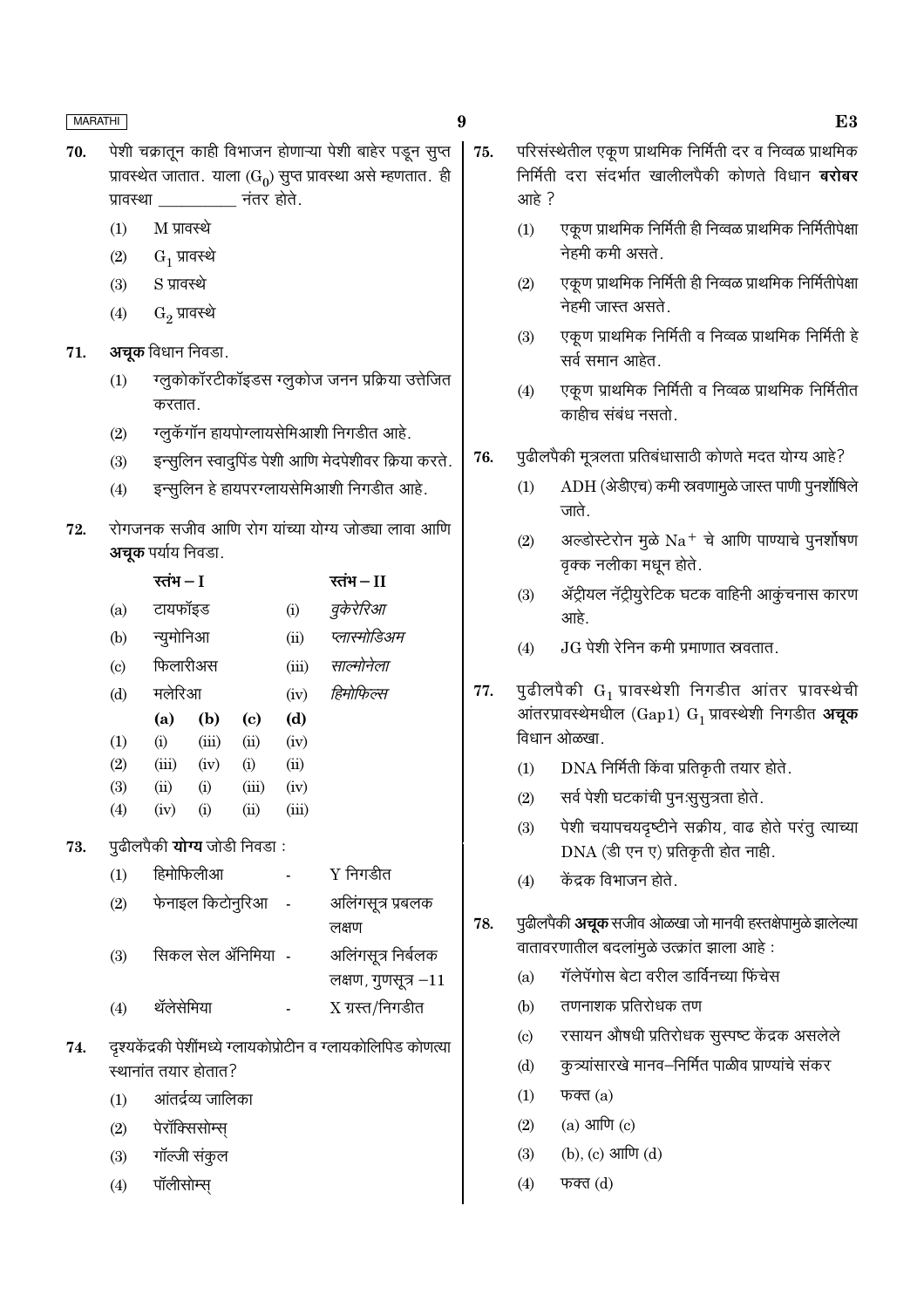| E3  |                        |                                                                                                                   | 10<br><b>MARATHI</b> |                                                                                     |                                                                         |                      |                            |              |                                                              |
|-----|------------------------|-------------------------------------------------------------------------------------------------------------------|----------------------|-------------------------------------------------------------------------------------|-------------------------------------------------------------------------|----------------------|----------------------------|--------------|--------------------------------------------------------------|
| 79. |                        | वनस्पतींत खालीलपैकी कोणता शरीरभाग दोन पिढ्या एकात<br>एक अश्या आढळतात?                                             | 83.                  |                                                                                     | साधारण इतकी आहे :                                                       |                      |                            |              | रॉबर्ट मे यांच्या मते भूमंडळावर एकूण जाति विविधता ही         |
|     | (a)                    | परागकोशातील परागकण                                                                                                |                      | (1)                                                                                 | $1.5$ दशलक्ष                                                            |                      |                            |              |                                                              |
|     | (b)                    | अंकुरित झालेल्या परागकण व त्यातील दोन पुंयुग्मके                                                                  |                      | (2)                                                                                 | $20$ दशलक्ष                                                             |                      |                            |              |                                                              |
|     | $\left( \circ \right)$ | फळांमध्ये असलेल्या बिया                                                                                           |                      | $50$ दशलक्ष<br>(3)                                                                  |                                                                         |                      |                            |              |                                                              |
|     | (d)                    | बीजांडातील भ्रूणकोश                                                                                               |                      | (4)                                                                                 | 7 दशलक्ष                                                                |                      |                            |              |                                                              |
|     | (1)                    | $(a)$ फक्त                                                                                                        | 84.                  | विद्युतकण संचलनामध्ये, DNA चे दुभाजलेले तुकडे यांच्या                               |                                                                         |                      |                            |              |                                                              |
|     | (2)                    | $(a)$ , $(b)$ आणि $(c)$                                                                                           |                      |                                                                                     | साहाय्याने बघता येतात:                                                  |                      |                            |              |                                                              |
|     | (3)                    | (c) आणि $(d)$                                                                                                     |                      | प्रखर निळ्या प्रकाशात ॲसिटोकार्माइनमुळे<br>(1)<br>UV प्रारणांत इथिडियम ब्रोमाईडमुळे |                                                                         |                      |                            |              |                                                              |
|     | (4)                    | $(a)$ आणि $(d)$                                                                                                   |                      | (2)                                                                                 |                                                                         |                      |                            |              |                                                              |
|     |                        |                                                                                                                   |                      | (3)                                                                                 | UV प्रारणांत ॲसिटोकार्माइनमुळे<br>अवरक्त प्रारणांत इथिडियम ब्रोमाईडमुळे |                      |                            |              |                                                              |
| 80. |                        | तृणभूमि परिसंस्थेतील पोषण पातळींचे व त्यातील जाति                                                                 |                      | (4)                                                                                 |                                                                         |                      |                            |              |                                                              |
|     |                        | उदाहरणांच्या <b>योग्य</b> जोड्या लावा.                                                                            | 85.                  |                                                                                     |                                                                         |                      |                            |              | वनस्पतींतील आवश्यक मूलद्रव्य आणि त्यांचे कार्य यांचा संदर्भ  |
|     | (a)                    | चतुर्थ पोषण पातळी<br>(i)<br>कावळा                                                                                 |                      |                                                                                     | घेऊन योग्य जोड्या लावा:<br>लोह                                          |                      |                            |              | जलप्रकाश विघटन                                               |
|     | (b)                    | द्वितीय पोषण पातळी<br>गिधाड<br>(ii)                                                                               |                      | (a)<br>(b)                                                                          | झिंक                                                                    |                      |                            | (i)<br>(ii)  | पराग अंकुरित होणे                                            |
|     | $\left( \circ \right)$ | प्रथम पोषण पातळी<br>(iii)<br>ससा                                                                                  |                      | (c)                                                                                 | बोरॉन                                                                   |                      |                            | (iii)        | हरित द्रव्य तयार                                             |
|     | (d)                    | तृतीय पोषण पातळी<br>गवत<br>(iv)                                                                                   |                      |                                                                                     |                                                                         |                      |                            |              | होण्यास मदत करते                                             |
|     |                        | योग्य पर्याय निवडा:                                                                                               |                      | (d)                                                                                 | मँगनीज                                                                  |                      |                            | (iv)         | IAA चे जीवसंश्लेषण                                           |
|     |                        | (a)<br>(d)<br>(b)<br>$\left( \mathbf{c} \right)$                                                                  |                      |                                                                                     | योग्य पर्याय निवडा:                                                     |                      |                            |              |                                                              |
|     | (1)                    | (ii)<br>(iii)<br>(iv)<br>(i)                                                                                      |                      |                                                                                     | (a)                                                                     | (b)                  | $\left( \mathrm{c}\right)$ | (d)          |                                                              |
|     | (2)                    | (iii)<br>(ii)<br>(i)<br>(iv)                                                                                      |                      | (1)<br>(2)                                                                          | (ii)<br>(iv)                                                            | (i)<br>(iii)         | (iv)<br>(ii)               | (iii)<br>(i) |                                                              |
|     | (3)<br>(4)             | (iii)<br>(ii)<br>(i)<br>(iv)<br>(ii)<br>(iii)<br>(iv)<br>(i)                                                      |                      | (3)                                                                                 | (iii)                                                                   | (iv)                 | (ii)                       | (i)          |                                                              |
|     |                        |                                                                                                                   |                      | (4)                                                                                 | (iv)                                                                    | (i)                  | (ii)                       | (iii)        |                                                              |
| 81. |                        | दर्जेदार (प्रमाणित) ECG मध्ये QRS संकुल पुढीलपैकी<br>दर्शविते.                                                    | 86.                  | ची आहेत.                                                                            |                                                                         |                      |                            |              | पेंग्वीनचे आणि डॉलफिनचे फ्लिपर ही उदाहरणे                    |
|     | (1)                    | कर्णिकांचे पुनर्ध्रुविकरण                                                                                         |                      | (1)                                                                                 |                                                                         | अनुकूल विकिरण        |                            |              |                                                              |
|     | (2)                    | कर्णिकांचे विध्रुविकरण                                                                                            |                      | (2)                                                                                 |                                                                         | समकेंद्री उत्क्रांती |                            |              |                                                              |
|     | (3)                    | जवनिकांचे विध्रुविकरण                                                                                             |                      | (3)                                                                                 |                                                                         | औद्योगिकश्यामलता     |                            |              |                                                              |
|     | (4)                    | जवनिकांचे पुनर्ध्रुविकरण                                                                                          |                      | (4)                                                                                 |                                                                         | नैसर्गिक निवड        |                            |              |                                                              |
|     |                        |                                                                                                                   | 87.                  |                                                                                     |                                                                         |                      |                            |              | जर दोन सलग बेस पेअरमधील अंतर 0.34 nm आहे आणि                 |
| 82. |                        | रात्रीच्या समयी व भल्या पहाटे गवताच्या पात्यांवर दवबिंदू<br>तयार होऊन जलोत्सर्जन होण्यास ___________ ही प्रक्रिया |                      |                                                                                     |                                                                         |                      |                            |              | एका विशिष्ट सस्तन पेशीतील DNA द्विसर्पिलच्या बेस पेअरची      |
|     |                        | कारणीभूत आहे.                                                                                                     |                      |                                                                                     |                                                                         | असेल.                |                            |              | एकूण संख्या $6.6 \times 10^9$ bp आहे, तर DNA ची अंदाजे लांबी |
|     | (1)                    | बाष्पोत्सर्जन                                                                                                     |                      | (1)                                                                                 | $2.0$ मीटर                                                              |                      |                            |              |                                                              |
|     | (2)                    | मूलदाब                                                                                                            |                      | (2)                                                                                 | $2.5$ मीटर                                                              |                      |                            |              |                                                              |
|     | (3)                    | अंतःशोषण                                                                                                          |                      | (3)                                                                                 | $2.2$ मीटर                                                              |                      |                            |              |                                                              |
|     | (4)                    | रससंकोच                                                                                                           |                      | (4)                                                                                 | $2.7$ मीटर                                                              |                      |                            |              |                                                              |
|     |                        |                                                                                                                   |                      |                                                                                     |                                                                         |                      |                            |              |                                                              |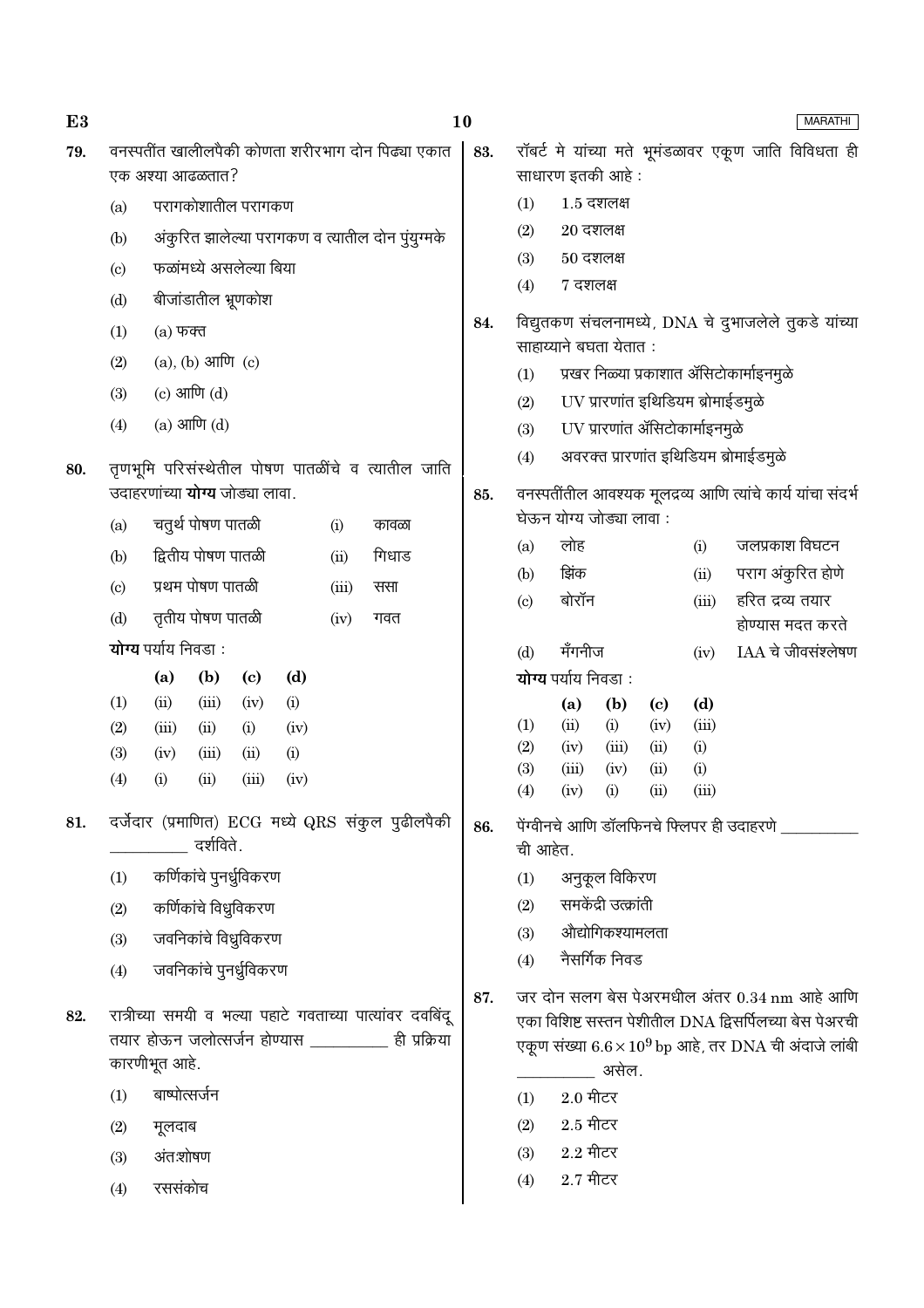| <b>MARATHI</b> |                                   |                                                   |                  |                             |                                     | 11                                                           |     |                      | E3                                                                                             |  |
|----------------|-----------------------------------|---------------------------------------------------|------------------|-----------------------------|-------------------------------------|--------------------------------------------------------------|-----|----------------------|------------------------------------------------------------------------------------------------|--|
| 88.            |                                   |                                                   |                  |                             |                                     | पुढील स्तंभाच्या योग्य जोड्या लावा आणि अचूक पर्याय           | 92. |                      | किरण पुष्पकात हे असते :                                                                        |  |
|                | निवडा :                           |                                                   |                  |                             |                                     |                                                              |     | (1)                  | निम्न अंडाशय                                                                                   |  |
|                |                                   | रतंभ $-I$                                         |                  |                             |                                     | रतंभ $-I$                                                    |     | (2)                  | ऊर्ध्व अंडाशय                                                                                  |  |
|                | (a)                               |                                                   | तरंगत्या बरगड्या |                             | (i)                                 | दुसऱ्या आणि सातव्या                                          |     | (3)                  | अधोजायी अंडाशय                                                                                 |  |
|                |                                   |                                                   |                  |                             |                                     | बरगडी मध्ये<br>स्थापिलेले                                    |     | (4)                  | अर्ध निम्न अंडाशय                                                                              |  |
|                | (b)                               | असंकूट                                            |                  |                             | (ii)                                | प्रगंड अस्थिचे शीर                                           | 93. |                      | खालीलपैकी कोणते बीजसुप्तावस्थेला कारणीभूत संदमक घटक                                            |  |
|                | $\left( \mathrm{c}\right)$        | अंसफलक                                            |                  |                             | (iii)                               | जत्रुक                                                       |     | नाही $?$             |                                                                                                |  |
|                | (d)                               | संगुहिका                                          |                  |                             | (iv)                                | उरोस्थीशी जोडत नाही                                          |     | (1)                  | जिबरेलिक आम्ल                                                                                  |  |
|                |                                   | (a)                                               | (b)              | $\left( \mathbf{c} \right)$ | (d)                                 |                                                              |     | (2)                  | ॲबसिसिक आम्ल                                                                                   |  |
|                | (1)                               | (ii)                                              | (iv)             | (i)                         | (iii)                               |                                                              |     | (3)                  | फीनॉलीक आम्ल                                                                                   |  |
|                | (2)                               | (i)                                               | (iii)            | (ii)                        | (iv)                                |                                                              |     | (4)                  | पॅरा-ॲस्कोर्बिक आम्ल                                                                           |  |
|                | (3)<br>(4)                        | (iii)<br>(iv)                                     | (ii)<br>(iii)    | (iv)<br>(i)                 | (i)<br>(ii)                         |                                                              |     |                      |                                                                                                |  |
|                |                                   |                                                   |                  |                             |                                     |                                                              | 94. |                      | <i>बॅसिलस थुरिन्जेंसिस</i> (Bt) चा विषयुक्त जीन घालून विकसित                                   |  |
| 89.            |                                   | अधिकृत झाला :                                     |                  |                             |                                     | 1987 मध्ये मॉन्ट्रीयल (नियम) प्रोटोकॉल याच्या नियंत्रणासाठी  |     |                      | केलेली ((Bt) बीटी कापूस जात/कापसाचा वाण) (Bt) कापूस<br>हा ____________ साठी प्रतिरोधक आहे.     |  |
|                | (1)                               |                                                   |                  |                             |                                     | एका देशातून दुसऱ्या देशात जनुकीय दृष्ट्या सुधारित            |     | (1)                  | कीटकयुक्त कीड                                                                                  |  |
|                | केलेल्या सजीवांचे वहन करण्याकरिता |                                                   |                  |                             |                                     |                                                              |     | (2)                  | बुरशीजन्य रोग्य                                                                                |  |
|                | (2)                               | ओझोन वायूचे घटन करणाऱ्या पदार्थांचे               |                  |                             |                                     |                                                              |     | (3)                  | वनस्पती नेमॅटोडस                                                                               |  |
|                | (3)                               |                                                   |                  |                             | हरित गृह वायूंचे मोचन करण्यावर      |                                                              |     | (4)                  | कीटक भक्षक                                                                                     |  |
|                | (4)                               |                                                   |                  |                             | ई–कचरा विल्हेवाट करण्यावर           |                                                              |     |                      |                                                                                                |  |
|                |                                   | खालीलपैकी <b>योग्य</b> जोडी निवडा :               |                  |                             |                                     |                                                              | 95. |                      | ऑक्सिजन वहन संदर्भातील <b>चुकीचे</b> विधान ओळखा.                                               |  |
| 90.            | (1)                               | लायगेज                                            |                  |                             |                                     | दोन DNA रेणूंना                                              |     |                      | (1) ऑक्सिजनचे हिमोग्लोबिन बरोबर बद्ध होणे हे मुख्यत्वे<br>$O_2$ च्या अंशिक दाबाशी निगडीत असते. |  |
|                | (2)                               | पॉलीमरेज                                          |                  |                             | $\overline{\phantom{a}}$            | जोडतो<br>DNA ला तुकड्यांमध्ये                                |     | (2)                  | $\mathrm{CO}_2$ चा अंशिक दाब ऑक्सिजनचे हिमोग्लोबिन बरोबर<br>बद्ध होण्यात अडथळा आणतो.           |  |
|                | (3)                               | न्युक्लीएज                                        |                  |                             |                                     | कापतो<br>$DNA =$ च्या दोन                                    |     | (3)                  | वायुकोषामधील जास्त $\mathrm{H}^+$ संहती ऑक्सिहिमोग्लोबिन<br>तयार होण्यासाठी पोषक असते.         |  |
|                | (4)                               | एक्सोन्युक्लीएज                                   |                  |                             | $\blacksquare$                      | धाग्यांना दुभागतो<br>DNA रेणूंमध्ये विशिष्ट<br>बिंदूवर कापतो |     | (4)                  | वायुकोषातील कमी $pCO2$ ऑक्सिहिमोग्लोबिन तयार<br>होण्यासाठी पोषक असते.                          |  |
| 91.            |                                   |                                                   |                  |                             |                                     | अंतर्वेशी पिंडा संदर्भात कोणते विधान <b>चुकीचे</b> आहे?      | 96. |                      | द्विपार्श्व समिती आणि देहगुहा रहित प्राणी उदाहरण आहे:                                          |  |
|                | (1)                               |                                                   |                  |                             | ते कोणत्याही पटलांनी वेष्टित नाहीत. |                                                              |     | (1)                  | टीनोफोरा                                                                                       |  |
|                | (2)                               | त्यांचा सहभाग अन्न कणांचा अंतर्ग्रहण करण्यात आहे. |                  |                             |                                     |                                                              |     | (2)                  | चपटे कृमी                                                                                      |  |
|                | (3)                               | ते पेशीद्रव्यांत मुक्त असतात.                     |                  |                             |                                     |                                                              |     | ॲस्कहेलमिनथिस<br>(3) |                                                                                                |  |
|                | (4)                               |                                                   |                  |                             |                                     | ते पेशीद्रव्यांतील राखीव घटकांचे प्रतिरूप करतात.             |     | (4)                  | वलयांकित कृमी                                                                                  |  |
|                |                                   |                                                   |                  |                             |                                     |                                                              |     |                      |                                                                                                |  |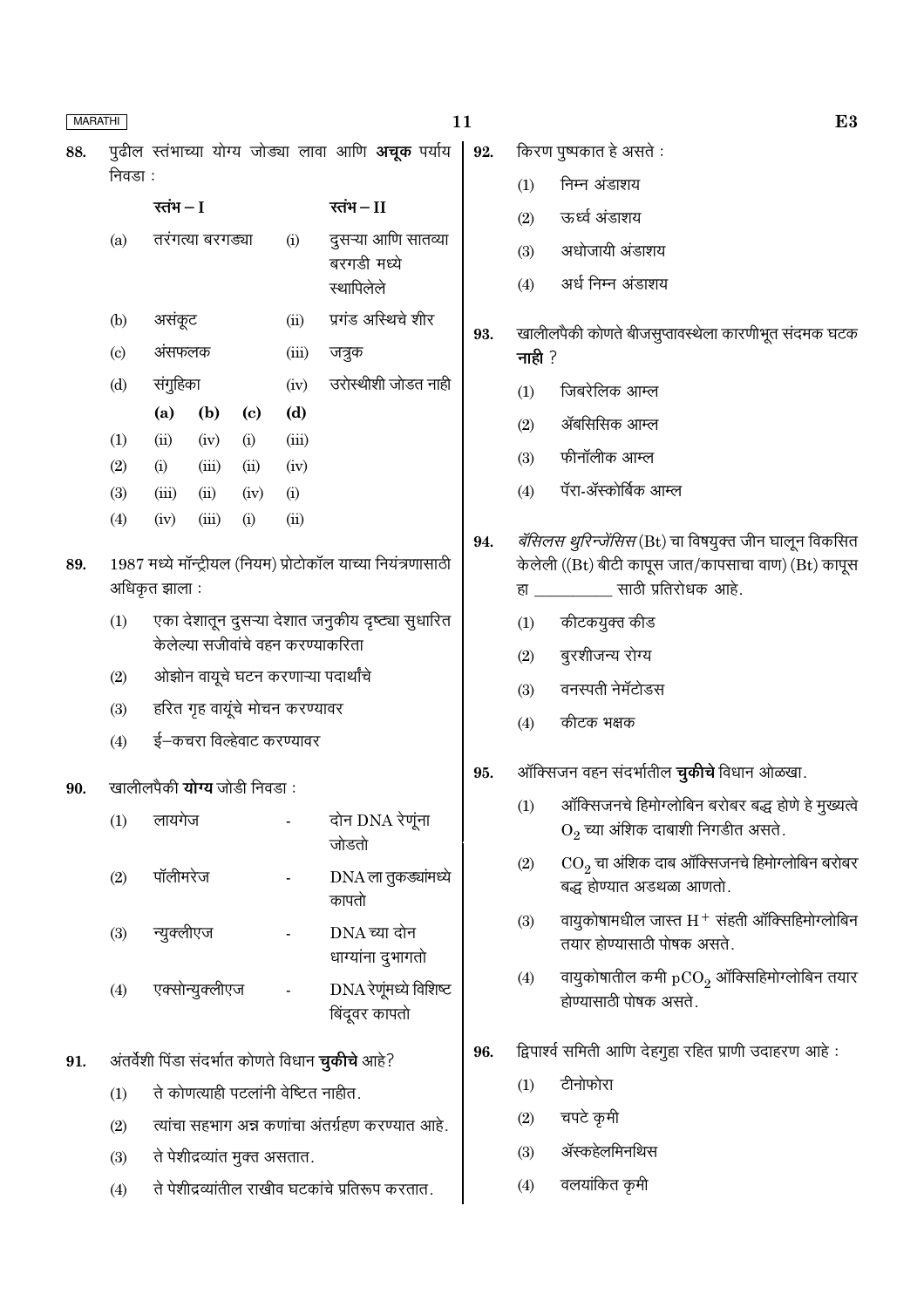| E3  |                                                           |             |                      |                             |       | 12                                                          |      |                                                                             | <b>MARATHI</b>                                                               |  |  |  |
|-----|-----------------------------------------------------------|-------------|----------------------|-----------------------------|-------|-------------------------------------------------------------|------|-----------------------------------------------------------------------------|------------------------------------------------------------------------------|--|--|--|
| 97. | पुढील स्तंभाच्या योग्य जोड्या लावा आणि <b>अचूक</b> पर्याय |             |                      | 100.                        |       | खालीलपैकी कोणते विधान <b>बरोबर</b> आहे?                     |      |                                                                             |                                                                              |  |  |  |
|     | निवडा :                                                   |             |                      |                             |       |                                                             |      | (1)                                                                         | ॲडेनाईन थायमाईन बरोबर दोन H-बंधांनी जोडतो.                                   |  |  |  |
|     |                                                           | रतंभ $-I$   |                      |                             |       | रतंभ $-I$                                                   |      | (2)                                                                         | ॲडेनाईन थायमाईन बरोबर एका H-बंधांनी जोडतो.                                   |  |  |  |
|     | बीटी कापूस<br>(i)<br>(a)                                  |             | जनुकीय उपचार         |                             | (3)   | ॲडेनाईन थायमाईन बरोबर तीन H-बंधांनी जोडतो.                  |      |                                                                             |                                                                              |  |  |  |
|     |                                                           |             | पद्धती               |                             | (4)   | ॲडेनाईन थायमाईन बरोबर जोडत नाही.                            |      |                                                                             |                                                                              |  |  |  |
|     | (b)                                                       | ॲडेनोसिन    | डीअमायनेज            |                             | (ii)  | पेशी संरक्षण                                                | 101. | <i>प्लाझमोडिअम</i> ची मानवी शरीरात प्रवेशणारी संक्रमण संसर्ग अवस्था<br>आहे. |                                                                              |  |  |  |
|     |                                                           |             | कमतरता               |                             |       |                                                             |      | (1)                                                                         | ट्रोफोझोइटस                                                                  |  |  |  |
|     | $\left( \mathrm{c}\right)$                                | <b>RNAi</b> | (iii)                |                             |       | $HIV$ संक्रमणाचे                                            |      | (2)                                                                         | स्पोरोझोइटस                                                                  |  |  |  |
|     |                                                           |             |                      |                             |       | निदान                                                       |      | (3)                                                                         | मादी युग्मपेशी (मादी गॅमिटोसाइट)                                             |  |  |  |
|     | (d)                                                       |             | पीसीआर $(PCR)$       |                             | (iv)  | बॅसिलस थुरिन्जेंसिस                                         |      | (4)                                                                         | नर युग्मपेशी (नर गॅमिटोसाइट)                                                 |  |  |  |
|     |                                                           | (a)         | (b)                  | $\left( \mathbf{c} \right)$ | (d)   |                                                             | 102. |                                                                             | बीजांडाच्या कायेला चिकटलेल्या बीजांडवृंताचा भाग हा                           |  |  |  |
|     | (1)                                                       | (iv)        | (i)                  | (ii)                        | (iii) |                                                             |      | आहे :                                                                       |                                                                              |  |  |  |
|     | (2)                                                       | (iii)       | (ii)                 | (i)                         | (iv)  |                                                             |      | (1)                                                                         | नाभिका                                                                       |  |  |  |
|     | (3)                                                       | (ii)        | (iii)                | (iv)                        | (i)   |                                                             |      | (2)                                                                         | बीजांडद्वार                                                                  |  |  |  |
|     | (4)                                                       | (i)         | (ii)                 | (iii)                       | (iv)  |                                                             |      | (3)                                                                         | न्यूसेलस                                                                     |  |  |  |
| 98. |                                                           |             |                      |                             |       | कोणत्या पद्धतीने बिकानेरी मेंढी (मादी) आणि मरीनो मेंढा (नर) |      | (4)                                                                         | निभाग                                                                        |  |  |  |
|     | यापासुन हिसारडेल निपज तयार केलेली आहे?                    |             |                      |                             |       | 103.                                                        |      | अंटार्कटिक प्रदेशात हिमअंधत्व यापासून होते :                                |                                                                              |  |  |  |
|     | (1)                                                       |             | बाह्य प्रजनन         |                             |       |                                                             |      | (1)                                                                         | कमी तापमानामुळे डोळ्यांमधील द्रवांच्या गोठण्यामुळे                           |  |  |  |
|     | (2)                                                       |             | उत्परिवर्तनीय प्रजनन |                             |       |                                                             |      | (2)                                                                         | UV-B प्रारणांच्या जास्त प्रमाणांमुळे डोळ्याच्या                              |  |  |  |
|     | (3)                                                       |             | संकर प्रजनन          |                             |       |                                                             |      | पारपटलाच्या प्रदाह होण्यामुळे                                               |                                                                              |  |  |  |
|     | (4)                                                       |             | अंतः प्रजनन          |                             |       |                                                             |      | (3)                                                                         | हिमाच्छादावरून प्रकाशाचे जास्त प्रतिबिंबीत होण्यामुळे                        |  |  |  |
|     |                                                           |             |                      |                             |       |                                                             |      | (4)                                                                         | अवरक्त किरणांमुळे दृष्टिपटलांला इजा होण्यामुळे                               |  |  |  |
| 99. |                                                           |             |                      |                             |       | पुढील स्तंभाच्या योग्य जोड्या जुळवा आणि <b>अचूक</b> पर्याय  |      |                                                                             | 104. पुढीलपैकी कोणते विधान बरोबर नाही ?                                      |  |  |  |
|     | निवडा :                                                   |             |                      |                             |       |                                                             |      | (1)                                                                         | माणसामध्ये इन्सुलिनचे उत्पादन प्रोइन्सुलिन असे होते.                         |  |  |  |
|     |                                                           | रतंभ $-I$   |                      |                             |       | रतंभ $-I$                                                   |      | (2)                                                                         | प्रोइन्सुलिनला एक जास्त पेप्टाइड आहे त्यास                                   |  |  |  |
|     | (a)                                                       |             | इओसिनोफिल            |                             | (i)   | दाह प्रतिक्रिया                                             |      |                                                                             | C-पेप्टाइड (C-peptide) म्हणतात.                                              |  |  |  |
|     | (b)                                                       |             | आम्लारिरंज           |                             | (ii)  | बृहद भक्षी                                                  |      | (3)                                                                         | कार्यरत इन्सुलिन मध्ये A आणि B शृंखला हायड्रोजन<br>बंधाने जोडलेल्या असतात.   |  |  |  |
|     | (c)                                                       |             | उदासीनरागी पेशी      |                             | (iii) | हिस्टामायनेज<br>विनाशकारी विकर                              |      | (4)                                                                         | जनुकिय अभियांत्रिने केलेले इन्सुलिन <i>इ–कोलाय</i> मध्ये<br>निर्मिलेले असते. |  |  |  |
|     |                                                           |             |                      |                             |       | वितरीते                                                     |      |                                                                             |                                                                              |  |  |  |
|     | (d)                                                       |             | लसिका पेशी           |                             | (iv)  | हिस्टामिन असणारे                                            | 105. |                                                                             | रिस्ट्रिक्शन विकर संदर्भात <b>चुकीचे</b> विधान ओळखा.                         |  |  |  |
|     |                                                           |             |                      |                             |       | कण वितरते                                                   |      | (1)                                                                         | प्रत्येक रिस्ट्रिक्शन विकर DNA (डीएनए) अनुक्रमाची<br>तपासणी करून कार्य करते. |  |  |  |
|     |                                                           | (a)         | (b)                  | $\left( \mathbf{c} \right)$ | (d)   |                                                             |      |                                                                             | ते DNA स्ट्रँड पॅलीन्ड्रोमिक ठिकाणी कापते.                                   |  |  |  |
|     | (1)                                                       | (iii)       | (iv)                 | (ii)                        | (i)   |                                                             |      | (2)                                                                         | ते जनुकीय अभियांत्रिकी मध्ये वापरले जातात.                                   |  |  |  |
|     | (2)                                                       | (iv)        | (i)                  | (ii)                        | (iii) |                                                             |      | (3)                                                                         | चिकट बाजू DNA (डीएनए) लायगेजने जोडल्या                                       |  |  |  |
|     | (3)                                                       | (i)         | (ii)                 | (iv)                        | (iii) |                                                             |      | (4)                                                                         | जातात.                                                                       |  |  |  |
|     | (4)                                                       | (ii)        | (i)                  | (iii)                       | (iv)  |                                                             |      |                                                                             |                                                                              |  |  |  |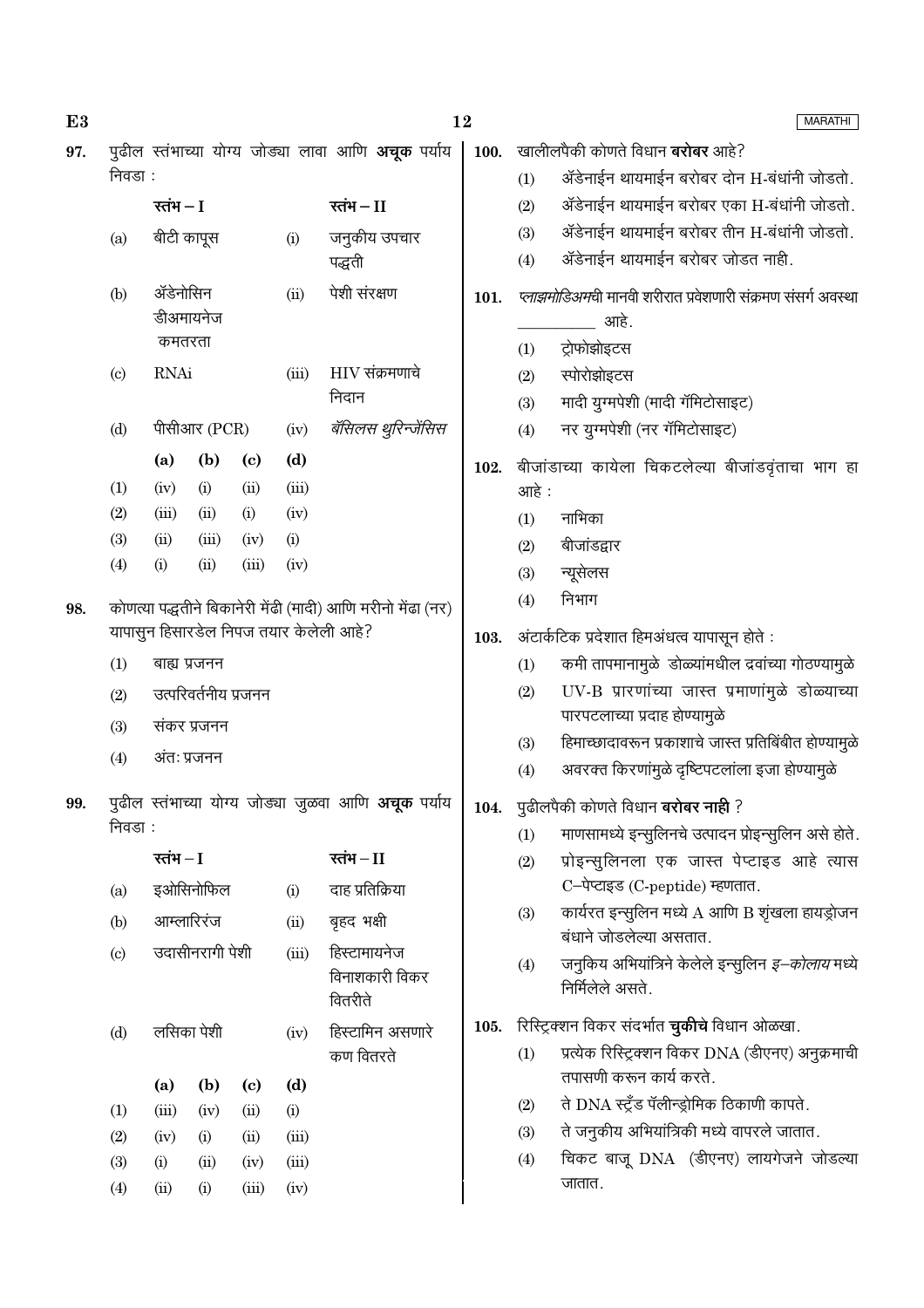106.

अर्धसत्री विभाजनास धरून योग्य जोड्या लावा :

|     |                  |                                       |      |       | $\sim$ 2014 $\sim$ 10.2010 $\sim$ 10.2010 $\sim$ 10.2010 $\sim$ 10.2010 $\sim$ 10.2010 $\sim$ 10.2010 $\sim$ 10.2010 $\sim$ 10.2010 $\sim$ 10.2010 $\sim$ 10.2010 $\sim$ 10.2010 $\sim$ 10.2010 $\sim$ 10.2010 $\sim$ 10.2010 $\sim$ 10.2010 $\sim$ 10.2010 $\sim$ |
|-----|------------------|---------------------------------------|------|-------|--------------------------------------------------------------------------------------------------------------------------------------------------------------------------------------------------------------------------------------------------------------------|
| (a) | युग्मसूत्रता     |                                       |      | (i)   | समाप्तीकरण                                                                                                                                                                                                                                                         |
|     | (b) स्थूलसूत्रता |                                       |      | (ii)  | व्यत्यासिका                                                                                                                                                                                                                                                        |
|     | (c) द्विसूत्रता  |                                       |      | (iii) | जीन विनिमय                                                                                                                                                                                                                                                         |
| (d) | अपगतिका          |                                       |      |       | (iv) गुणसूत्री संयोजन                                                                                                                                                                                                                                              |
|     |                  | खालीलपैकी <b>योग्य</b> पर्याय निवडा : |      |       |                                                                                                                                                                                                                                                                    |
|     |                  | $(a)$ $(b)$                           | (c)  | (d)   |                                                                                                                                                                                                                                                                    |
| (1) | (iii)            | $(iv)$ (i)                            |      | (ii)  |                                                                                                                                                                                                                                                                    |
| (2) | (iv)             | (iii)                                 | (ii) | (i)   |                                                                                                                                                                                                                                                                    |

- $(3)$  $(i)$  $(ii)$  $(iv)$  $(iii)$
- $(4)$  $(ii)$  $(iv)$  $(iii)$  $(i)$
- 107. संघ कॉर्डेटा (समपृष्ठरज्जूधारी) करीता पुढीलपैकी कोणती विधाने सत्य आहेत?
	- यूरोकॉरडेटा मध्ये समपृष्ठरज्जू डोक्यापासून शेपटीपर्यंत  $(a)$ पसरलेला असतो आणि संपूर्ण जीवनभर अस्तित्वात असतो.
	- पृष्ठवंशीय प्राण्यांमध्ये समपृष्ठरज्जु फक्त गर्भावस्थेत  $(b)$ असतो.
	- मध्यवर्ती चेतासंस्था पश्च (पृष्ठ) बाजूस आणि पोकळ  $(c)$ असतो.
	- कॉर्डेटा (समपृष्ठरज्जूधारी) 3 उपसंघात विभागलेले  $(d)$ आहेत. हेमिकॉर्डेटा, ट्यूनिकेटा आणि सेफैलोकॉर्डेटा
	- $(d)$  आणि  $(c)$  $(1)$
	- $(c)$  आणि  $(a)$  $(2)$
	- $(a)$  आणि  $(b)$  $(3)$
	- (b) आणि (c)  $(4)$
- 108. व्हायरॉइड्स संदर्भात खालीलपैकी कोणते बरोबर आहे?
	- त्यांत RNA प्रथिनांच्या वेष्टित असतो.  $(1)$
	- त्यांत मुक्त RNA प्रथिनांच्या कवचाशिवाय असतो.  $(2)$
	- त्यांत DNA प्रथिनांच्या वेष्टित असतो.  $(3)$
	- त्यांत मुक्त DNA प्रथिनांच्या कवचाशिवाय असतो.  $(4)$
- वैशिष्ट्यपूर्ण पॅलींड्रोमिक अनुक्रम EcoRI ने ओळखला जातो 109.

तो  $5'$  -  $\text{GAATTC}$  -  $3'$  $(1)$  $3'$  -  $CTTAAG$  -  $5'$  $(2)$ 5' - GGAACC - 3' 3' - CCTTGG - 5'  $5'$  -  $\operatorname{CTTAAG}$  -  $3'$  $(3)$ 3' - GAATTC - 5' 5' - GGATCC - 3'  $(4)$ 3' - CCTAGG - 5'

- 13
	- 110. अंतःश्वसनाच्या घटनेमध्ये घडणारी अचूक घटना निवडा.
		- छाती पटलाचे आकूंचन होते.  $(a)$
		- बाह्य आंतर पर्शुका स्नायूंचे आकुंचन होते.  $(b)$
		- फुफ्फुसाचे आकारमान कमी होते.  $(c)$
		- अंतः फुफ्फुस दाब वाढतो.  $(d)$
		- $(a)$  आणि  $(b)$  $(1)$
		- $(c)$  आणि  $(d)$  $(2)$
		- $(a), (b)$  आणि  $(d)$  $(3)$
		- $(4)$ फक्त $(d)$
	- 111. पुढील स्तंभांच्या योग्य जोड्या जुळवा आणि **अचूक** पर्याय निवडा :

|     | रतंभ – I     |                 |                            |       | रतंभ – II      |
|-----|--------------|-----------------|----------------------------|-------|----------------|
| (a) |              | पियुषिका ग्रंथी |                            | (i)   | ग्रेव्हचा आजार |
| (b) | अवट्र ग्रंथी |                 |                            | (ii)  | मधुमेह         |
| (c) |              | अधिवृक्क ग्रंथी |                            | (iii) | बहुमूत्रता     |
| (d) | स्वादुपिंड   |                 |                            | (iv)  | ॲडीसनचा आजार   |
|     | (a)          | (b)             | $\left( \mathrm{c}\right)$ | (d)   |                |
| (1) | (iv)         | (iii)           | (i)                        | (ii)  |                |
| (2) | (iii)        | (ii)            | (i)                        | (iv)  |                |
| (3) | (iii)        | (i)             | (iv)                       | (ii)  |                |
| (4) | (ii)         | (i)             | (iv)                       | (iii) |                |
|     |              |                 |                            |       |                |

112. पुढील स्तंभाच्या जोड्या जुळवा आणि योग्य पर्याय निवडा.

|                            | रतंभ $-I$    |                |                             | रतंभ – II |                                        |
|----------------------------|--------------|----------------|-----------------------------|-----------|----------------------------------------|
| (a)                        | जोड्या       | 6-15 कल्लविदरी |                             | (i)       | ट्रायगॉन                               |
| (b)                        | पर           |                |                             |           | विषम पालीतील पुच्छ (ii) सायक्लोस्टोम्स |
| $\left( \mathrm{c}\right)$ | वाताशय       |                |                             | (iii)     | कास्थिमय मासे                          |
| (d)                        | विषारी नांगी |                |                             | (iv)      | अस्थिमय मासे                           |
|                            | (a)          | (b)            | $\left( \mathrm{c} \right)$ | (d)       |                                        |
| (1)                        | (ii)         | (iii)          | (iv)                        | (i)       |                                        |
| (2)                        | (iii)        | (iv)           | (i)                         | (ii)      |                                        |
| (3)                        | (iv)         | (ii)           | (iii)                       | (i)       |                                        |
| (4)                        | (i)          | (iv)           | (iii)                       | (ii)      |                                        |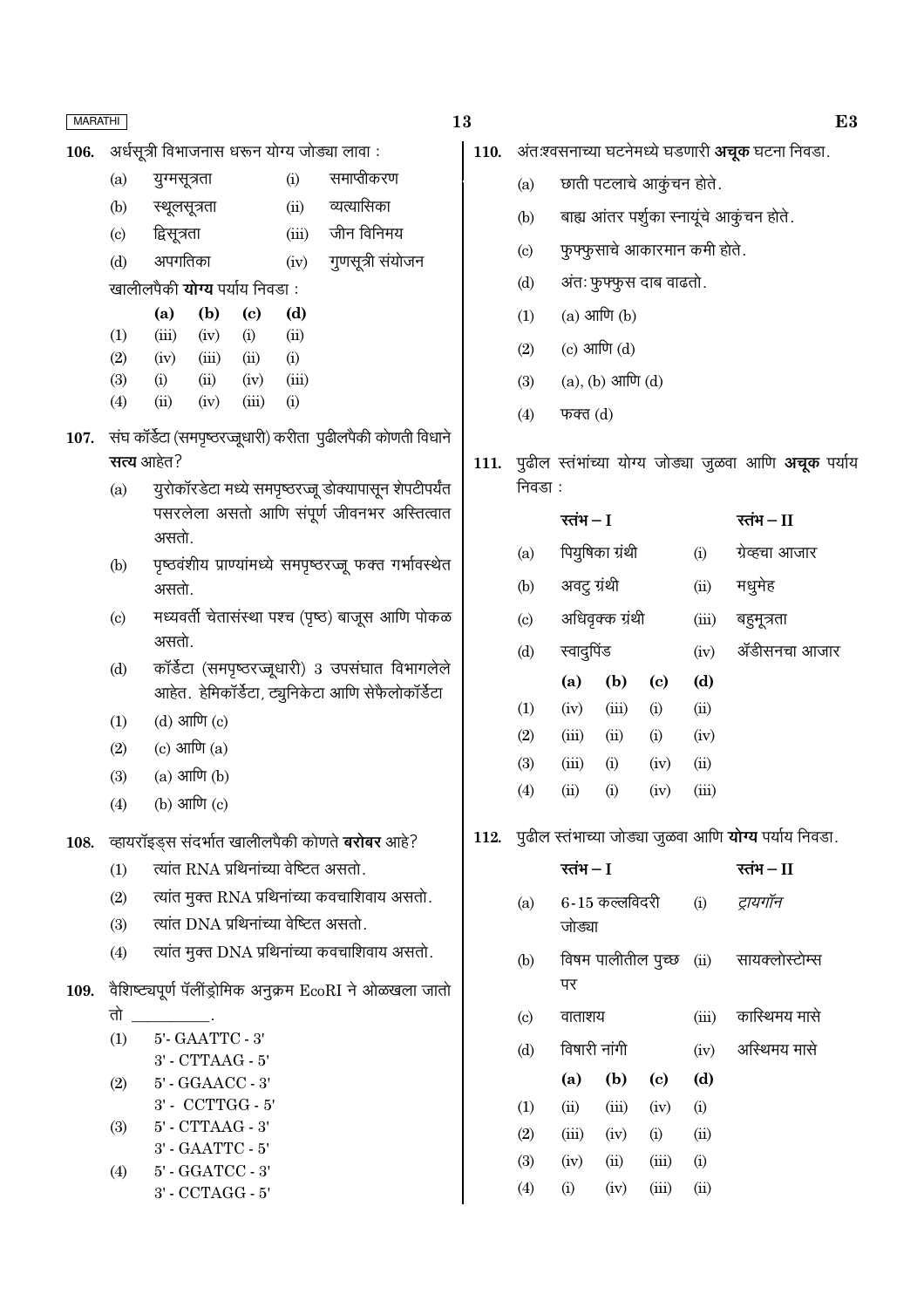|      |                                                                 | असतात.                                 |               |                            |             |                                                                  |                                                         |           | (2)                   |             |                           | $\mathrm{Cytb}_6$ f संकुल ते PS-I |                                             |
|------|-----------------------------------------------------------------|----------------------------------------|---------------|----------------------------|-------------|------------------------------------------------------------------|---------------------------------------------------------|-----------|-----------------------|-------------|---------------------------|-----------------------------------|---------------------------------------------|
|      | (2)                                                             | झुरळा मध्ये चेतासंस्था नसते.           |               |                            |             |                                                                  |                                                         |           | (3)                   |             | $PS-I$ ते $NADP+$         |                                   |                                             |
|      | (3)                                                             |                                        |               |                            |             | डोक्यामध्ये चेतासंस्थेचा थोडा भाग असतो आणि उरलेला                |                                                         |           | (4)                   |             |                           | PS-I ते ATP सिंथेज                |                                             |
|      |                                                                 | शरीराच्या अधरक बाजूस असतो.             |               |                            |             |                                                                  |                                                         |           |                       |             |                           |                                   |                                             |
|      | (4)                                                             |                                        |               |                            |             | डोक्यामध्ये चेतासंस्थेचा 1/3 भाग असतो, उरलेला                    |                                                         | 119.      |                       |             |                           |                                   | वाढीच्या या अवस्थेत वाढीचा दर सर्वा         |
|      |                                                                 | भाग शरीराच्या पृष्ठबाजूस असतो.         |               |                            |             |                                                                  |                                                         |           | (1)                   |             | घातांकी अवस्था            |                                   |                                             |
|      |                                                                 |                                        |               |                            |             | 114. मेंडेलनी वाटाण्यात फक्त एका लक्षणात वैधर्म्य असलेल्या शुद्ध |                                                         |           | (2)                   |             | विलंब अवस्था              |                                   |                                             |
|      |                                                                 |                                        |               |                            |             | वंशक्रम असलेल्या बाकी सर्व समान वैशिष्ट्ये असलेल्या किती         |                                                         |           | (3)                   | वृद्धावस्था |                           |                                   |                                             |
|      |                                                                 | प्रजाती निवडल्या?                      |               |                            |             |                                                                  |                                                         |           | (4)                   | सुप्तावस्था |                           |                                   |                                             |
|      | (1)                                                             | $\overline{4}$                         |               |                            |             |                                                                  |                                                         |           |                       |             |                           |                                   |                                             |
|      | (2)                                                             | $\overline{2}$                         |               |                            |             |                                                                  |                                                         | 120.      |                       |             |                           |                                   | शेंगवर्गीय वनस्पतींच्या मुळांतील गाठींमध्ये |
|      | (3)<br>(4)                                                      | - 14<br>8                              |               |                            |             |                                                                  |                                                         |           |                       |             |                           | चयापचयात हे घटक तयार होतात :      |                                             |
|      |                                                                 |                                        |               |                            |             |                                                                  |                                                         |           | (1)                   |             | फक्त अमोनिया              |                                   |                                             |
|      |                                                                 |                                        |               |                            |             | 115. घनाभरूप अभिस्तर सूक्ष्मउद्रोह (सूक्ष्मउद्वर्ध) येथे         |                                                         |           | फक्त नायट्रेट<br>(2)  |             |                           |                                   |                                             |
|      |                                                                 | आढळतात :                               |               |                            |             |                                                                  |                                                         |           | (3)                   |             |                           | अमोनिया आणि ऑक्सिजन               |                                             |
|      | (1)                                                             | आतड्याची अंतरबाजू<br>लाळग्रंथीची नलिका |               |                            |             |                                                                  |                                                         |           | (4)                   |             |                           | अमोनिया आणि हायड्रोजन             |                                             |
|      | (2)                                                             | नेफ्रॉन ची समीप संवलित नलिका           |               |                            |             |                                                                  |                                                         |           |                       |             |                           |                                   |                                             |
|      | (3)                                                             |                                        |               |                            |             |                                                                  |                                                         | 121.      | निवडा :               |             |                           |                                   | पुढील स्तंभांच्या योग्य जोड्या जुळ          |
|      | (4)                                                             | युस्टेशिअन नलिका                       |               |                            |             |                                                                  |                                                         |           |                       |             |                           |                                   |                                             |
|      | 116. वाहकातील ग्रथित (निगडीत) DNA चा प्रत अंक नियंत्रित         |                                        |               |                            |             |                                                                  |                                                         | रतंभ $-I$ |                       |             |                           |                                   |                                             |
|      | करणाऱ्या क्रमाला ___________ असे म्हणतात.                       |                                        |               |                            |             |                                                                  |                                                         | (a)       |                       |             | विविधाहारी झुंडीने येणारी |                                   |                                             |
|      | (1)                                                             | निवडक मार्कर                           |               |                            |             |                                                                  |                                                         |           |                       | कीड         |                           |                                   |                                             |
|      | (2)                                                             | Ori साईट                               |               |                            |             |                                                                  |                                                         |           | (b)                   |             |                           | प्रौढ अरिय संमिती दर्शवितो        |                                             |
|      | (3)                                                             | पॅलिनड्रोमीक क्रम                      |               |                            |             |                                                                  |                                                         |           |                       |             |                           | आणि अळीमध्ये द्विपार्श्व          |                                             |
|      | (4)                                                             | रेक्गनीशन साईट                         |               |                            |             |                                                                  |                                                         |           |                       | समिती       |                           |                                   |                                             |
| 117. | जैवतंत्रज्ञात वापरलेल्या सजीवांची व त्यांच्या उपयोगाच्या जोड्या |                                        |               |                            |             |                                                                  | बुक लंग (पुस्तक फुफ्फुसे)<br>$\left( \mathrm{c}\right)$ |           |                       |             |                           |                                   |                                             |
|      | लावा :                                                          |                                        |               |                            |             |                                                                  |                                                         |           | जैवदीप्तीमानता<br>(d) |             |                           |                                   |                                             |
|      |                                                                 |                                        |               |                            |             | (a) बॅसिलस थुरिन्जेंसिस (i) क्लोनींग वाहक                        |                                                         |           |                       |             |                           |                                   |                                             |
|      | (b)                                                             | थरमस ॲक्वेटीकस                         |               |                            | (ii)        | पहिल्या $rDNA$ रेणूची                                            |                                                         |           |                       | (a)         | (b)                       | (c)                               | (d)                                         |
|      |                                                                 |                                        |               |                            |             | निर्मिती                                                         |                                                         |           | (1)<br>(2)            | (i)<br>(iv) | (iii)<br>(i)              | (ii)<br>(ii)                      | (iv)<br>(iii)                               |
|      | (c)                                                             | ॲग्रोबॅक्टेरियम                        |               |                            | (iii)       | DNA पॉलीमरेज                                                     |                                                         |           | (3)                   | (iii)       | (ii)                      | (i)                               | (iv)                                        |
|      |                                                                 | टुमिफॅसीन्स                            |               |                            |             |                                                                  |                                                         |           | (4)                   | (ii)        | (i)                       | (iii)                             | (iv)                                        |
|      | (d)                                                             | साल्मोनेला                             |               |                            | (iv)        | क्राय प्रथिने                                                    |                                                         | 122.      |                       |             |                           |                                   |                                             |
|      | टायफीम्युरियम                                                   |                                        |               |                            |             |                                                                  |                                                         |           | कोणते ?               |             |                           |                                   | पूढीलपैकी प्राण्यांमध्ये सर्वात जास्त प्र   |
|      |                                                                 | खालीलपैकी <b>योग्य</b> पर्याय निवडा:   |               |                            |             |                                                                  |                                                         |           |                       |             |                           |                                   |                                             |
|      |                                                                 | (a)                                    | (b)           | $\left( \mathrm{c}\right)$ | (d)         |                                                                  |                                                         |           | (1)                   |             | हिमोग्लोबीन               |                                   |                                             |
|      | (1)<br>(2)                                                      | (ii)<br>(iv)                           | (iv)<br>(iii) | (iii)<br>(i)               | (i)<br>(ii) |                                                                  |                                                         |           | (2)                   | कोलॅजेन     |                           |                                   |                                             |
|      | (3)                                                             | (iii)                                  | (ii)          | (iv)                       | (i)         |                                                                  |                                                         |           | (3)                   | लेक्टीन     |                           |                                   |                                             |
|      | (4)                                                             | (iii)                                  | (iv)          | (i)                        | (ii)        |                                                                  |                                                         |           | (4)                   | इन्सुलिन    |                           |                                   |                                             |
|      |                                                                 |                                        |               |                            |             |                                                                  |                                                         |           |                       |             |                           |                                   |                                             |

# $E3$

कारण :

. . . . .<br>(1) झुरळाची अधिग्रासनळी गंडीका उदराच्या अधरक बाजूस |

- **MARATHI**
- 
- .<br>ति जास्त असतो :
- .<br>ये नायट्रोजीनेस विकरांच्या
- ग्वा आणि **योग्य** पर्याय

|                                                              | रतंभ $-I$   |                           |                            |            |           | रतंभ — II |  |  |
|--------------------------------------------------------------|-------------|---------------------------|----------------------------|------------|-----------|-----------|--|--|
| (a)                                                          |             |                           | विविधाहारी झुंडीने येणारी  | (i)        | ॲस्टेरिआस |           |  |  |
|                                                              | कीड         |                           |                            |            |           |           |  |  |
| (b)                                                          |             |                           | प्रौढ अरिय संमिती दर्शवितो |            | (ii)      | विंचू     |  |  |
|                                                              |             |                           | आणि अळीमध्ये द्विपार्श्व   |            |           |           |  |  |
|                                                              | समिती       |                           |                            |            |           |           |  |  |
| $\left( \mathrm{c} \right)$                                  |             | बुक लंग (पुस्तक फुफ्फुसे) | (iii)                      | टीनोप्लाना |           |           |  |  |
| (d)                                                          |             | जैवदीप्तीमानता            |                            |            | (iv)      | लोकस्टा   |  |  |
|                                                              |             |                           |                            |            |           | (टोळ)     |  |  |
|                                                              | (a)         | (b)                       | (c)                        | (d)        |           |           |  |  |
| (1)                                                          | (i)         | (iii)                     | (ii)                       | (iv)       |           |           |  |  |
| (2)                                                          | (iv)        | (i)                       | (ii)                       | (iii)      |           |           |  |  |
| (3)                                                          | (iii)       | (ii)                      | (i)                        | (iv)       |           |           |  |  |
| (4)                                                          | (ii)        | (i)                       | (iii)                      | (iv)       |           |           |  |  |
| पुढीलपैकी प्राण्यांमध्ये सर्वात जास्त प्रमाणात असणारे प्रथिन |             |                           |                            |            |           |           |  |  |
| कोणते ?                                                      |             |                           |                            |            |           |           |  |  |
| (1)                                                          | हिमोग्लोबीन |                           |                            |            |           |           |  |  |
| (2)                                                          | कोलॅजेन     |                           |                            |            |           |           |  |  |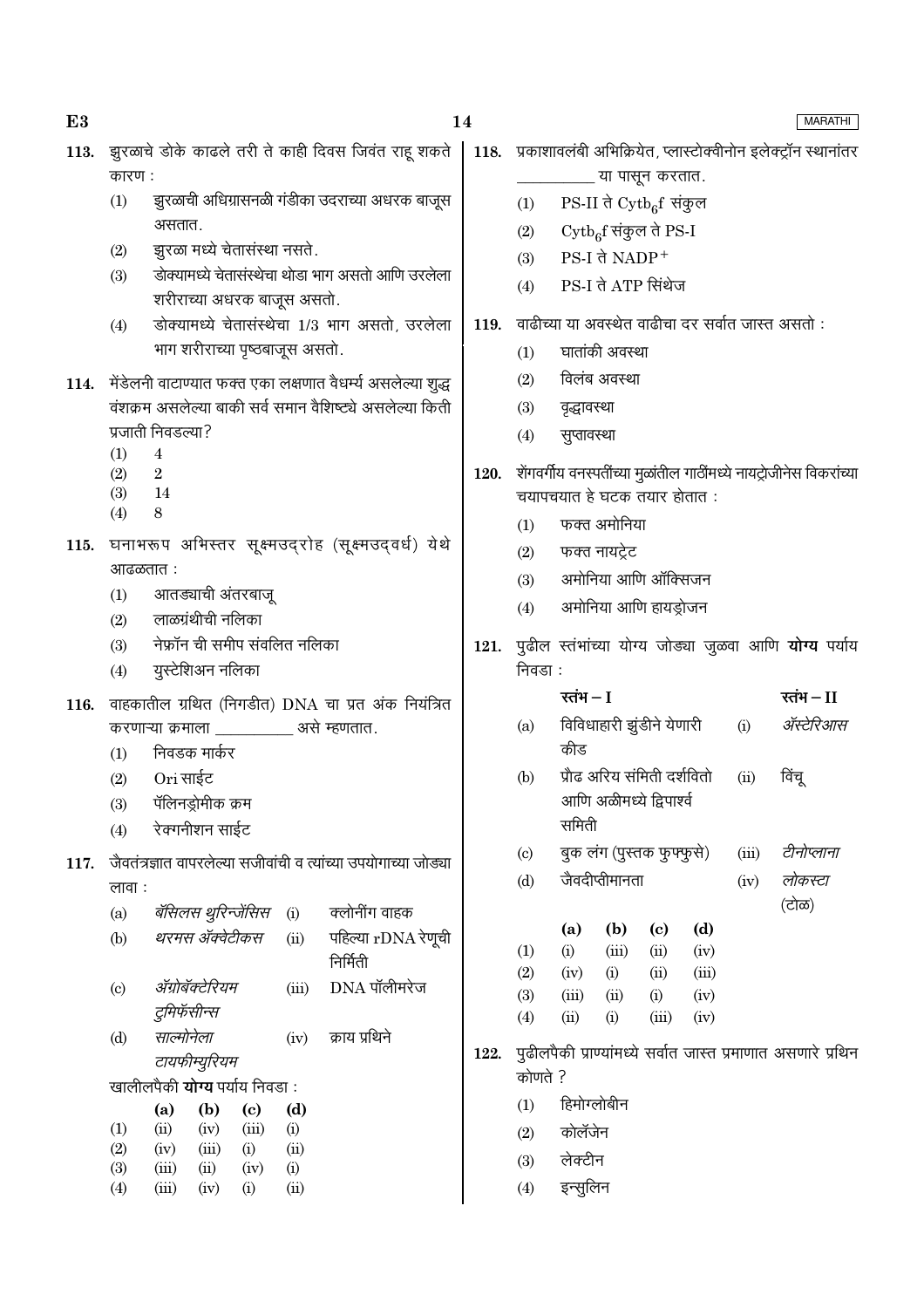| MARATHI |                                                              |                                                               |             |                            |                      |                                                        | 15                                                               |                                                         |                                                   |                     |                             |      |       | E3                                                   |  |
|---------|--------------------------------------------------------------|---------------------------------------------------------------|-------------|----------------------------|----------------------|--------------------------------------------------------|------------------------------------------------------------------|---------------------------------------------------------|---------------------------------------------------|---------------------|-----------------------------|------|-------|------------------------------------------------------|--|
| 123.    |                                                              | पुढीलपैकी कोणते मूलभूत अमिनो आम्ल आहे?                        |             |                            |                      |                                                        |                                                                  | वनस्पतींच्या आडव्या छेदात खालीलपैकी या शरीररचना<br>128. |                                                   |                     |                             |      |       |                                                      |  |
|         | (1)                                                          | टायरोसिन                                                      |             |                            |                      |                                                        |                                                                  | आढळतात :                                                |                                                   |                     |                             |      |       |                                                      |  |
|         | (2)                                                          | ग्लूटामिक आम्ल                                                |             |                            |                      |                                                        |                                                                  | (a)                                                     |                                                   |                     |                             |      |       | संवहनी पूलांची संख्या बरीच असून ती आधारविभाजी        |  |
|         | (3)                                                          | लायसिन                                                        |             |                            |                      |                                                        |                                                                  |                                                         |                                                   |                     |                             |      |       | ऊतींमध्ये विखुरलेली असून प्रत्येक संवहनी पूला        |  |
|         | (4)                                                          | व्हॅलिन                                                       |             |                            |                      |                                                        |                                                                  |                                                         |                                                   |                     | सभोवती दृढऊतींचे आवरण आहे.  |      |       |                                                      |  |
| 124.    |                                                              | पुढील स्तंभांच्या जोड्या जुळवा आणि <b>अचूक</b> पर्याय निवडा : |             |                            |                      |                                                        |                                                                  | (b)                                                     |                                                   |                     |                             |      |       | आधार ऊतीमध्ये खूप प्रमाणात मूलऊती आहेत.              |  |
|         |                                                              | रतंभ $-I$<br>रतंभ $-II$                                       |             |                            |                      |                                                        | संवहनी पूल एकत्रिज्य आणि बंदिस्त आहेत.<br>$\left( \circ \right)$ |                                                         |                                                   |                     |                             |      |       |                                                      |  |
|         | (a)                                                          | क्लोस्ट्रीडीअम<br>ब्यूटीलिकम                                  |             |                            | (i)                  | सायक्लोस्पोरीन $-A$                                    |                                                                  | (d)                                                     |                                                   |                     | रसवाहिनीत मूलऊती नाहीत.     |      |       |                                                      |  |
|         | (b)                                                          | ट्रायकोडरमा<br>(ii)<br>पॉलिस्पोरम                             |             |                            |                      | ब्युटारिक आम्ल                                         |                                                                  |                                                         | हा वनस्पतींतील कोणता विभाग व तो कोणता शरीराचा भाग |                     |                             |      |       |                                                      |  |
|         |                                                              |                                                               |             |                            |                      |                                                        |                                                                  | आहे हे ओळखा:                                            |                                                   |                     |                             |      |       |                                                      |  |
|         | $\left( \mathrm{c}\right)$                                   | मोनासकस<br>(iii)<br>परप्युरिअस<br>ॲस्परजीलस निगर<br>(iv)      |             | सायट्रिक आम्ल              |                      | (1)                                                    | एकबीजपत्री खोड                                                   |                                                         |                                                   |                     |                             |      |       |                                                      |  |
|         | (d)                                                          |                                                               |             |                            | रक्तातील कोलेस्टेरॉल |                                                        | (2)                                                              | एकबीजपत्री मूळ                                          |                                                   |                     |                             |      |       |                                                      |  |
|         |                                                              |                                                               |             | कमी करणारा प्रतिनिधी       | (3)                  | द्विबीजपत्री खोड                                       |                                                                  |                                                         |                                                   |                     |                             |      |       |                                                      |  |
|         |                                                              | (a)                                                           | (b)         | $\left( \mathrm{c}\right)$ | (d)                  |                                                        |                                                                  | (4)                                                     |                                                   | द्विबीजपत्री मूळ    |                             |      |       |                                                      |  |
|         | (1)<br>(2)                                                   | (iii)<br>(ii)                                                 | (iv)<br>(i) | (ii)<br>(iv)               | (i)<br>(iii)         |                                                        |                                                                  |                                                         |                                                   |                     |                             |      |       |                                                      |  |
|         | (3)                                                          | (i)                                                           | (ii)        | (iv)                       | (iii)                |                                                        | 129.                                                             |                                                         |                                                   |                     |                             |      |       | एका सायट्रिक आम्ल चक्रांत होणाऱ्या द्रव्य पातळी वरचे |  |
|         | (4)                                                          | (iv)                                                          | (iii)       | (ii)                       | (i)                  |                                                        |                                                                  |                                                         | स्फुरदीकरणाची संख्या इतकी आहे:                    |                     |                             |      |       |                                                      |  |
| 125.    | पुढीलपैकी कोणत्या संप्रेरकाची पातळी अंडोत्सर्गास (अंडविमोचन) |                                                               |             |                            |                      |                                                        | (1)                                                              | शून्य                                                   |                                                   |                     |                             |      |       |                                                      |  |
|         |                                                              | कारण होते?                                                    |             |                            |                      |                                                        |                                                                  | (2)                                                     | एक                                                |                     |                             |      |       |                                                      |  |
|         | (1)                                                          | इस्ट्रोजेनचे जास्त संहतीकरण                                   |             |                            |                      |                                                        |                                                                  | (3)                                                     | दोन                                               |                     |                             |      |       |                                                      |  |
|         | (2)                                                          | प्रोजेस्टेरॉनचे जास्त संहतीकरण                                |             |                            |                      |                                                        |                                                                  |                                                         |                                                   |                     |                             |      |       |                                                      |  |
|         | (3)                                                          | LH (एल एच्) चे कमी संहतीकरण                                   |             |                            |                      |                                                        | (4)                                                              | तीन                                                     |                                                   |                     |                             |      |       |                                                      |  |
|         | (4)                                                          | FSH (एफ एस एच) चे कमी संहतीकरण                                |             |                            | <b>130.</b>          |                                                        | योग्य जोड्या लावा :                                              |                                                         |                                                   |                     |                             |      |       |                                                      |  |
| 126.    |                                                              | RuBisCo विकराच्या ऑक्सीडीकरणांच्या कार्यामुळे प्रकाशी         |             |                            |                      |                                                        |                                                                  |                                                         |                                                   |                     |                             |      |       |                                                      |  |
|         |                                                              |                                                               |             |                            |                      | श्वसन होते त्यामुळे ___________ हे तयार होतात.         |                                                                  | (a)                                                     |                                                   | अभिक्रियांची संदमके |                             |      | (i)   | रायसीन                                               |  |
|         | (1)                                                          | 3-कार्बन असलेले 2 रेणू                                        |             |                            |                      |                                                        |                                                                  | (b)                                                     |                                                   |                     | पेप्टाईड बंध असलेला         |      | (ii)  | मेलोनेट                                              |  |
|         | (2)                                                          | 3-कार्बन असलेला 1 रेणू                                        |             |                            |                      |                                                        |                                                                  | $\left( \mathrm{c}\right)$                              |                                                   | कवकांच्या पेशी      |                             |      | (iii) | कायटीन                                               |  |
|         | (3)                                                          | 6-कार्बन असलेला 1 रेणू                                        |             |                            |                      |                                                        |                                                                  |                                                         |                                                   | आवरणातील घटक        |                             |      |       |                                                      |  |
|         | (4)                                                          | 4-कार्बन असलेला 1 रेणू आणि 2-कार्बन असलेला<br>1 रेणू          |             |                            |                      |                                                        |                                                                  | (d)                                                     | द्वितीयक चयापचयित<br>कोलॅंजेन<br>(iv)             |                     |                             |      |       |                                                      |  |
|         |                                                              |                                                               |             |                            |                      |                                                        |                                                                  | खालीलपैकी <b>योग्य</b> पर्याय निवडा:                    |                                                   |                     |                             |      |       |                                                      |  |
|         | निवडा.                                                       |                                                               |             |                            |                      | 127. लैंगिक संक्रमणातुन होणारे सर्व आजार असणारा पर्याय |                                                                  |                                                         | (a)                                               | (b)                 | $\left( \mathbf{c} \right)$ | (d)  |       |                                                      |  |
|         | (1)                                                          |                                                               |             |                            |                      | गोनोन्हिआ, सिफिलीस, जेनायटल हरपीस                      |                                                                  | (1)                                                     | (ii)                                              | (iv)                | (iii)                       | (i)  |       |                                                      |  |
|         | (2)                                                          |                                                               |             |                            |                      | गोनोन्हिआ, मलेरिआ, जेनायटल हरपीस                       |                                                                  | (2)                                                     | (iii)                                             | (i)                 | (iv)                        | (ii) |       |                                                      |  |
|         | (3)                                                          | AIDS, मलेरिया, फिलारीआ                                        |             |                            |                      |                                                        |                                                                  | (3)                                                     | (iii)                                             | (iv)                | (i)                         | (ii) |       |                                                      |  |
|         | (4)                                                          | कॅन्सर, AIDS, सिफिलीस                                         |             |                            |                      |                                                        |                                                                  | (4)                                                     | (ii)                                              | (iii)               | (i)                         | (iv) |       |                                                      |  |
|         |                                                              |                                                               |             |                            |                      |                                                        |                                                                  |                                                         |                                                   |                     |                             |      |       |                                                      |  |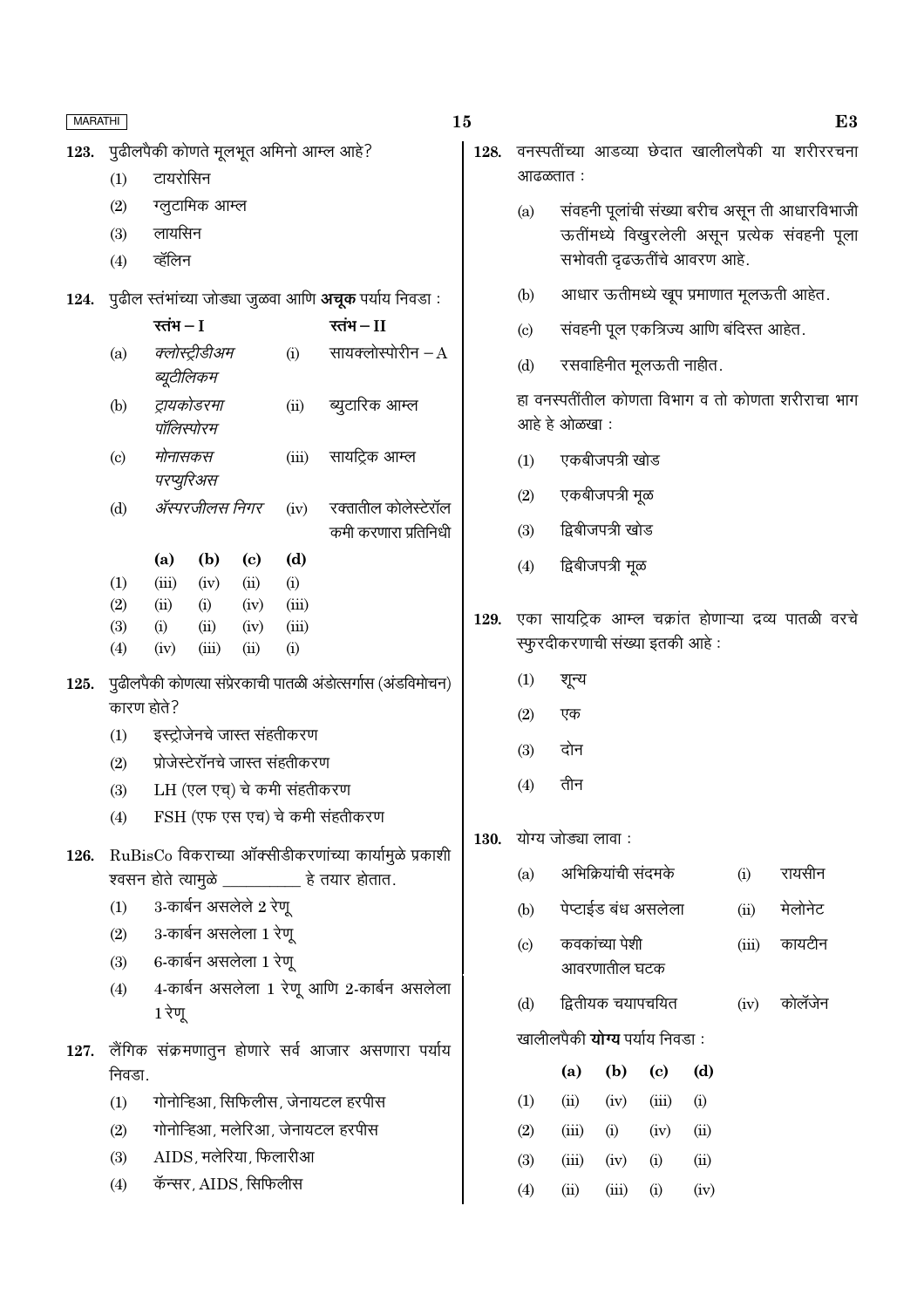**MARATHI** 

- 131. जीन 'I' जो ABO रक्तगट नियंत्रण करतो त्यांच्याशी संदर्भिय 136. चुकीचे विधान शोधा. जीन (I) तीन यूग्मविकल्प आहेत.  $(1)$ एका व्यक्तीमध्ये तीन पैकी दोन युग्मविकल्प असतील.  $(2)$ जेव्हा I<sup>A</sup> आणि I<sup>B</sup> एकत्र असतात तेव्हा ते समान  $(3)$ प्रकारची शर्करा व्यक्त करतात युग्म 'i' कोणतीही शर्करा निर्मित नाही.  $(4)$ 137. 132. ज्या महिलेस गर्भधारणा होत नाही अशा महिलेस गर्भ स्थानांतरणाची कोणती तंत्रज्ञान पद्धती मदत करेल? ZIFT आणि IUT  $(1)$ GIFT आणि ZIFT  $(2)$ ICSI आणि ZIFT  $(3)$ GIFT आणि ICSI  $(4)$ 133. वॅनॉक्सि गाळ (स्लज) डायजेस्टर मध्ये पुढील सांडपाणी उपचारासाठी पुढीलपैकी काय वापरले जाते? 138. प्राथमिक गाळ (स्लज)  $(1)$ तरंगते डेब्रीस (कचरा)  $(2)$ प्राथमिक उपचारातील टाकून दिलेले (एफ्लूएंट)  $(3)$ क्रियाशील केलेला गाळ  $(4)$ 134. DNA (डीएनए) चे सर्पिलचे प्रतिलेखन करताना विलगीकरण करण्यासाती कोणते विकर उपयोगी तरते? DNA (डी.एन.ए.) लायगेज  $(1)$ DNA हेलिकेज  $(2)$ DNA पॉलिमरेज  $(3)$  $RNA$  पॉलिमरेज  $(4)$
- 135. पृढील स्तंभाच्या अचुक जोड्या लावा आणि अचुक पर्याय निवडा.

|                           | रतंभ – I   |                       |      |       | रतंभ — II           |  |  |
|---------------------------|------------|-----------------------|------|-------|---------------------|--|--|
| (a)                       | अपरा       |                       |      | (i)   | ॲंड्रोजन्स          |  |  |
| (b)                       |            | पारदर्शी अंडावरण      |      | (ii)  | मानवी कोरीऑनिक      |  |  |
|                           |            |                       |      |       | गोनॅडोट्रॉपिन (hCG) |  |  |
| $\left( \text{c} \right)$ |            | कंद मूत्रमार्ग ग्रंथी |      | (iii) | अंड्यावरील स्तर     |  |  |
| (d)                       | लिडीग पेशी |                       |      | (iv)  | शिश्नास वंगण करणे   |  |  |
|                           | (a)        | (b)                   | (c)  | (d)   |                     |  |  |
| (1)                       | (iv)       | (iii)                 | (i)  | (ii)  |                     |  |  |
| (2)                       | (i)        | (iv)                  | (ii) | (iii) |                     |  |  |
| (3)                       | (iii)      | (ii)                  | (iv) | (i)   |                     |  |  |
| (4)                       | $\rm (ii)$ | (iii)                 | (iv) | (i)   |                     |  |  |
|                           |            |                       |      |       |                     |  |  |

- एका नळकांड्यात 249 kPa दाबाचा व  $27^{\circ}$ C तापमानाचा हायड्रोजन वायू भरलेला आहे. त्याची घनता \_  $\text{snk}$ . (R = 8.3 J mol<sup>-1</sup> K<sup>-1</sup>)
	- $(1)$  $0.5 \text{ kg/m}^3$
	- $0.2 \text{ kg/m}^3$  $(2)$
	- $(3)$  $0.1 \text{ kg/m}^3$
	- $0.02 \text{ kg/m}^3$  $(4)$
- जेव्हा युरेनियम समस्थानिक  $^{235}_{99}$ U हा न्युट्रॉन बरोबर मारा केला, तो  $^{89}_{36}\text{Kr}$  उत्पन्न करतो, तीन न्युट्रॉन्स व
	- $\frac{144}{56}Ba$  $(1)$
	- $\frac{91}{40}\text{Zr}$  $(2)$
	- $^{101}_{36}\mathrm{Kr}$  $(3)$
	- $\frac{103}{36}\mathrm{Kr}$  $(4)$
- दाखविलेल्या तर्क परिपथात, सत्य तक्ता त्रांसा आहे.

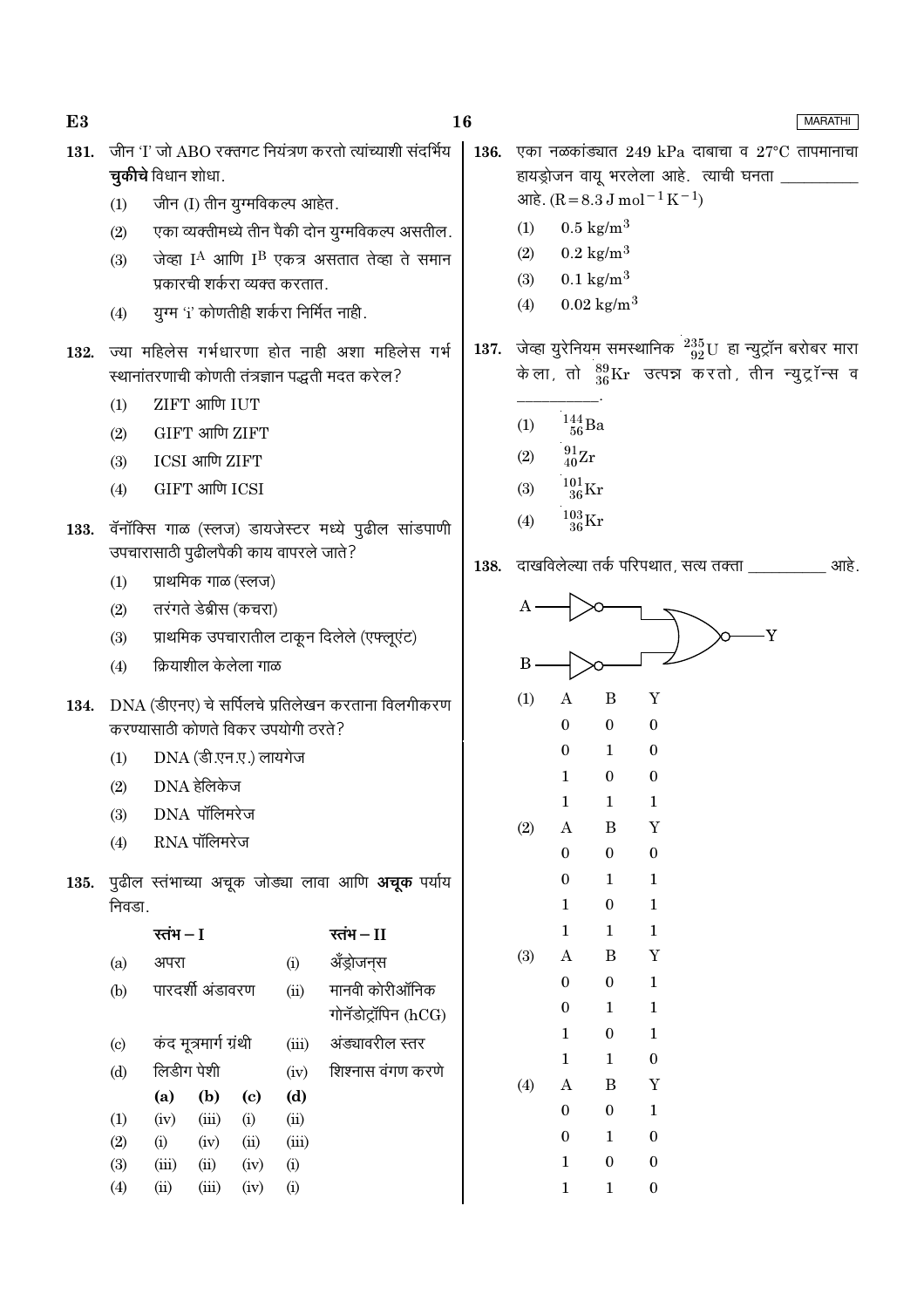- 139. r त्रिज्या असलेली केशिका नळी पाण्यात बूडविली व त्यामध्ये h उंचीपर्यंत पाणी चढते. केशिकेतील पाण्याचे वस्तूमान 5 g आहे. दूसरी 2r त्रिज्या असलेली केशिका नळी पाण्यात बुडविली. त्या नळीत चढलेल्या पाण्याचे वस्तुमान \_\_\_\_\_\_\_\_\_\_\_ आहे.
	- $(1)$  $2.5 g$
	- $(2)$  $5.0 g$
	- $(3)$  $10.0<sub>g</sub>$
	- $(4)$  $20.0 g$
- 140. एक इलेक्ट्रॉन स्थिरतेपासून V volt विभवांतरात त्वरित केला. जर इलेक्ट्रॉनची डी-ब्रोग्ली तरंगलांबी  $1.227 \times 10^{-2}$  nm <u>आहे. तर विभवांतर खाडे.</u>
	- $(1)$  $10V$
	- $10^2$  V  $(2)$
	- $10^3$  V  $(3)$
	- $10^4$  V  $(4)$
- 141. अवकाशातील एका भागात,  $0.2 \text{ m}^3$  आकारमानात, सगळीकडे  $5 \text{ V}$  विद्युत विभव आढळले. त्या भागातील विद्युत क्षेत्राचे परिमाण ्याहे.
	- $(1)$ शून्य
	- $(2)$  $0.5$  N/C
	- $(3)$  $1 N/C$
	- $(4)$  $5$  N/C  $\,$
- एकअणुक वायुसाठी सरासरी औष्णिक ऊर्जा 142. आहे.

 $(k_B = \text{sqrt}$ व्हासनचा स्थिरांक व T = निरपेक्ष तापमान)

 $\frac{1}{2} k_B T$  $(1)$  $\frac{3}{2}~\text{k}_{\text{B}}\text{T}$  $(2)$  $\frac{5}{2}$   ${\rm k_B T}$  $(3)$  $rac{7}{2}$  k<sub>B</sub>T  $(4)$ 

खालीलपैकी कोणता आलेख तांब्यासाठी रोधकता ( $\rho$ ) व तापमान 143. (T) बरोबर बदल दाखवितो?



एका लहान विद्युत द्विध्रुवाचे द्विध्रुव आघूर्ण  $16 \times 10^{-9}$  C m 144. आहे. द्विध्रुवाच्या मध्यापासून 0.6 m अंतरावरील बिंदू जो द्विध्रुव अक्षाशी 60° चा कोन करतो त्या द्विध्रुवामुळे विद्युत विभव आहे.

$$
\left(\frac{1}{4\pi\epsilon_0} = 9 \times 10^9 \text{ N m}^2/\text{C}^2\right)
$$
  
(1) 50 V  
(2) 200 V

- $(3)$ 400V
- $(4)$ शून्य
- $20$  W/cm<sup>2</sup> सरासरी अभिवाह असलेला प्रकाश  $20$  cm<sup>2</sup> 145. पृष्ठीय क्षेत्रफळ असलेल्या अपरावर्तीत पृष्ठभागावर लंबरूप पडतो. एका मिनीटात पृष्ठभागानी घेतलेली ऊर्जा \_ आहे.
	- $10 \times 10^3$  J  $(1)$
	- $12\times10^3$  J  $(2)$
	- $24 \times 10^3$  J  $(3)$
	- $48 \times 10^3$  J  $(4)$

 $E3$ 

17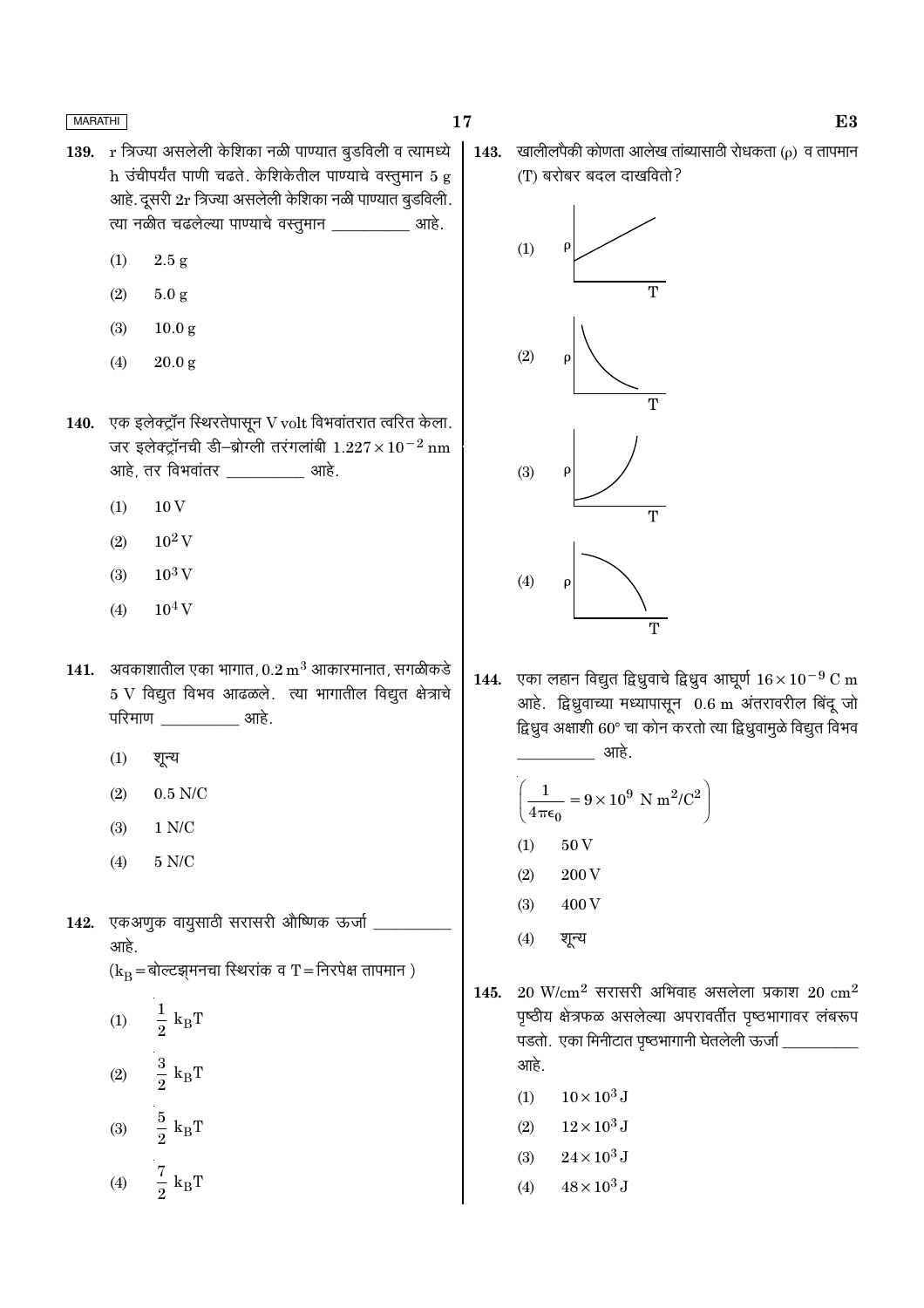18

**MARATHI** 

आंतरपृष्ठासाठी ब्रेवस्टरचा कोन  $i_h$  \_\_\_\_\_\_\_\_\_\_\_ असला 146. पाहिजे.

- $(1)$  $0^{\circ} < i_b < 30^{\circ}$
- (2)  $30^{\circ} < i_h < 45^{\circ}$
- $45^{\circ} < i_b < 90^{\circ}$  $(3)$
- $(4)$  $i_h = 90^{\circ}$
- 147. दोन  $A$  व  $B$  ह्या नळकांड्यांची क्षमता सारखीच असून ते तोटीच्या सहाय्याने एकमेकास जोडलेले आहेत. A मध्ये मानक तापमानाचा व दाबाचा आदर्श वायू आहे. B हा पूर्णपणे निर्वात आहे. पूर्ण संहती औष्णिक दृष्ट्या रोधित आहे. तोटी एकदम उघडली. ती पद्धत बाहे.
	- समतापी  $(1)$
	- समोष्ण  $(2)$
	- $(3)$ समआयतनी
	- समभारिक  $(4)$
- 148. एका वजनविरहीत दोरीच्या टोकांना दोन वस्तू 4 kg व 6 kg वजनाच्या बांधलेल्या आहेत. ती दोरी घर्षणविरहीत कप्पीवरुन जाते (आकृती पहा). संहतीचे त्वरण, गुरुत्वीय त्वरणाच्या भाषेत  $(g)$   $\frac{1}{2}$   $\frac{1}{2}$   $\frac{1}{2}$   $\frac{1}{2}$   $\frac{1}{2}$   $\frac{1}{2}$   $\frac{1}{2}$   $\frac{1}{2}$   $\frac{1}{2}$   $\frac{1}{2}$   $\frac{1}{2}$   $\frac{1}{2}$   $\frac{1}{2}$   $\frac{1}{2}$   $\frac{1}{2}$   $\frac{1}{2}$   $\frac{1}{2}$   $\frac{1}{2}$   $\frac{1}{2}$   $\frac{1}{2}$   $\frac{1}{2}$   $\frac{1}{$



- $(1)$ g
- $(2)$  $g/2$
- $(3)$  $g/5$
- $g/10$  $(4)$
- 149. यंगच्या द्विचिती प्रयोगात, जर संसंजी उदगमांमधील अंतर अर्धे केले व पडद्यापासून संसंजी उद्गमांपर्यंतचे अंतर दुप्पट केले तर झल्लरींची रुंदी \_\_\_\_\_\_\_\_\_\_ होते.
	- $(1)$ दुप्पट
	- अर्धी  $(2)$
	- चार पट  $(3)$
	- एक चतुर्थांश  $(4)$

150. ट्रांझीस्टरच्या क्रियेत, खालीलपैकी कोणते विधान बरोबर आहे?

- पाया, उत्सर्जी व संग्राही भाग यांना सारखीच प्रलेपनाची  $(1)$ संहती असली पाहिजे.
- पाया, उत्सर्जी व संग्राही भाग यांचा आकार सारखाच  $(2)$ असला पाहिजे.
- उत्सर्जी संधिस्थान व संग्राही संधिस्थान दोनही पुरोगामी  $(3)$ अभिनती आहेत.
- पायाचा भाग खुप बारीक असला पाहिजे व हलका  $(4)$ प्रलेपित असावा.
- 151. एका ताऱ्यापासून 600 nm तरंगलांबीचा प्रकाश येत आहे असे माना. ज्या दूरदर्शीच्या वस्तुभिंगाचा व्यास 2 m आहे त्या दूरदर्शीच्या वियोजनाची मर्यादा \_\_\_\_\_\_\_\_\_\_\_ आहे.
	- $3.66 \times 10^{-7}$  rad  $(1)$
	- $1.83 \times 10^{-7}$  rad  $(2)$
	- $7.32 \times 10^{-7}$  rad  $(3)$
	- $(4)$  $6.00 \times 10^{-7}$  rad
- 152. एक रोधाची तार मिटर सेतुच्या डाव्या मोकळ्या जागेत जोडली व 10  $\Omega$  चा रोध उजव्या मोकळ्या जागेत जोडला असता सेतु मधील बिंदू सेतुच्या तारेस  $3:2$  गुणोत्तरात विभागीत होतो. जर रोधाच्या तारेची लांबी 1.5 m आहे, तर 1  $\Omega$  रोधाच्या तारेची लांबी खाड़े.
	- $1.0 \times 10^{-2}$  m  $(1)$
	- $1.0 \times 10^{-1}$  m  $(2)$
	- $1.5 \times 10^{-1}$  m  $(3)$
	- $1.5 \times 10^{-2}$  m  $(4)$

153.  $0.5$  g पदार्थाची समतुल्यता ऊर्जा \_\_\_\_\_\_\_\_\_\_\_\_ आहे.

- $4.5 \times 10^{16}$  J  $(1)$
- $(2)$  $4.5 \times 10^{13}$  J
- $1.5\times10^{13}\,\mathrm{J}$  $(3)$
- $0.5 \times 10^{13}$  J  $(4)$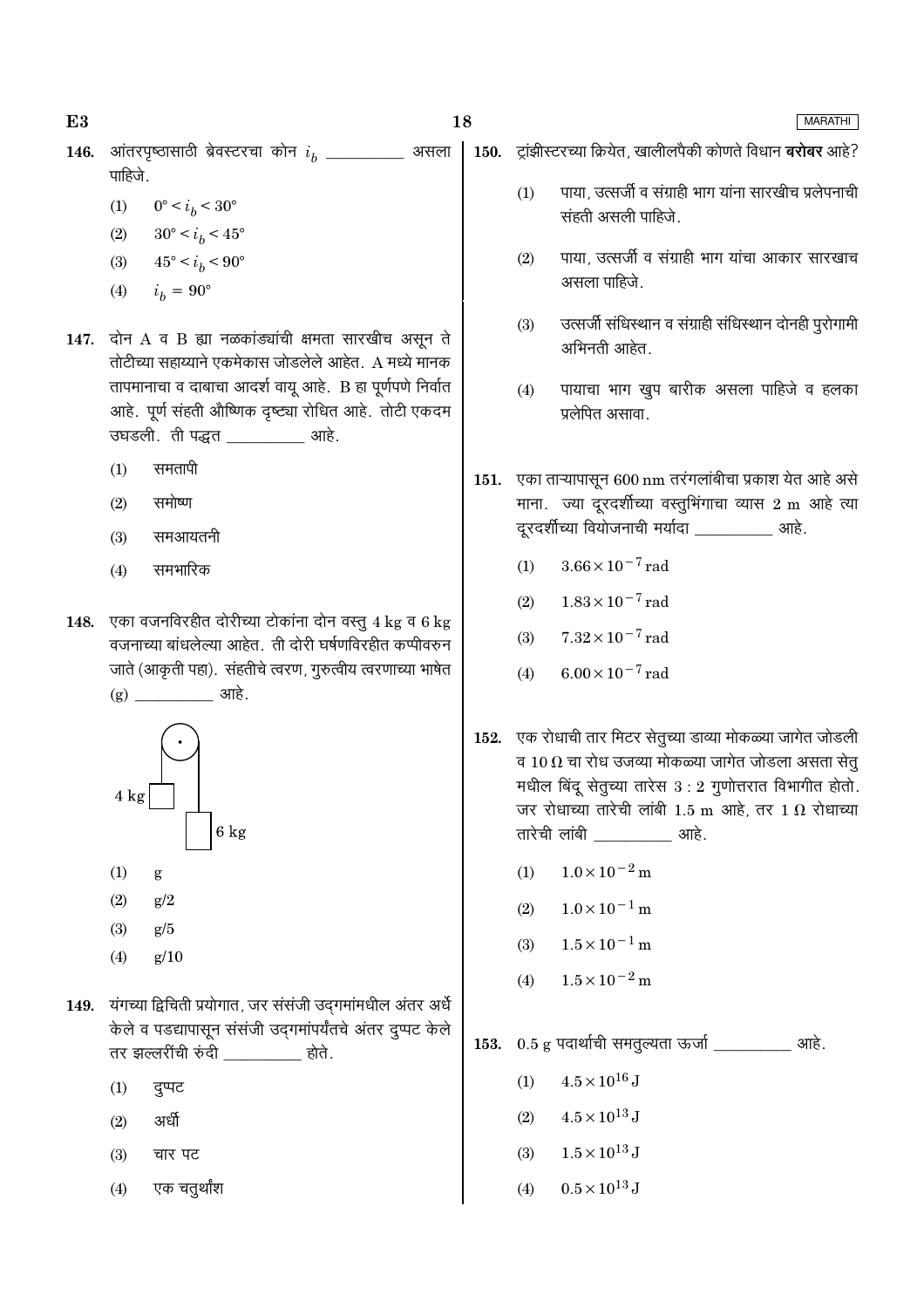| WARAINI |                                                                                                                     | 19   | L)                                                                                                                                  |
|---------|---------------------------------------------------------------------------------------------------------------------|------|-------------------------------------------------------------------------------------------------------------------------------------|
|         | 154. रेणू व्यास d व n घनता अंक असलेल्या वायूचा माध्य मुक्त                                                          |      | 159. एका गोलाकार वाहकाची त्रिज्या 10 cm असून त्यावर                                                                                 |
|         | पथ ____________ असा अभिव्यक्त करता येऊ शकेल.                                                                        |      | $3.2 \times 10^{-7}$ C एवढा प्रभार एकसमानतेने पसरलेला आहे.                                                                          |
|         | $\mathbf{1}$                                                                                                        |      | गोलाच्या मध्यापासून 15 cm अंतरावरील बिंदूवर विद्युत क्षेत्राची                                                                      |
|         | $\frac{1}{\sqrt{2} \text{ n} \pi d}$<br>(1)                                                                         |      | किंमत किती आहे ?                                                                                                                    |
|         | $\frac{1}{\sqrt{2} \pi \pi d^2}$<br>$\left( 2\right)$                                                               |      | $\left(\frac{1}{4\pi\epsilon_0} = 9 \times 10^9 \text{ N m}^2/\text{C}^2\right)$                                                    |
|         | $\frac{1}{\sqrt{2} \; \text{n}^2 \pi \text{d}^2}$<br>(3)                                                            |      | (1) $1.28 \times 10^4$ N/C<br>$(2)$ $1.28\times10^5$ N/C                                                                            |
|         | $\frac{1}{\sqrt{2} n^2 \pi^2 d^2}$<br>(4)                                                                           |      | (3) $1.28 \times 10^6$ N/C<br>(4) $1.28 \times 10^7$ N/C                                                                            |
| 155.    | DNA  चा एक बंध तोडण्यासाठी 10 <sup>-20</sup> J एवढी ऊर्जा लागते.                                                    |      | 160. प्रतिबलाची मिती ____________ आहे.                                                                                              |
|         | हि किंमत $eV$ मध्ये जवळपास ____________ आहे.                                                                        |      | $[MLT^{-2}]$<br>(1)                                                                                                                 |
|         | (1)<br>$\boldsymbol{6}$                                                                                             |      | (2) $[ML^2T^{-2}]$                                                                                                                  |
|         | 0.6<br>(2)                                                                                                          |      | (3) $[ML^0T^{-2}]$                                                                                                                  |
|         | (3)<br>0.06                                                                                                         |      | $[\mathrm{ML}^{-1}\mathrm{T}^{-2}]$<br>(4)                                                                                          |
|         | 0.006<br>(4)                                                                                                        | 161. | सरल आवर्त गतित कणाचे विस्थापन व त्वरण यातील प्रावस्थांतर<br>_____________ आहे.                                                      |
| 156.    | ्एक कण ज्याची सदिश स्थिती $\,2\,\overset{\,\,\sim}{k}\,$ m $\,$ आहे, त्याच्या आरंभावर                               |      | (1)<br>$\pi$ rad                                                                                                                    |
|         | $\stackrel{\frown}{3}^{\!\frown}_I\, {\rm N} \,$ बल कार्य करते तेव्हा आघूर्ण काढा :                                 |      |                                                                                                                                     |
|         | (1) $6i$ N m                                                                                                        |      | (2) $\frac{3\pi}{2}$ rad                                                                                                            |
|         | (2) $6 \hat{j}$ N m                                                                                                 |      | (3) $\frac{\pi}{2}$ rad                                                                                                             |
|         | (3) $-6\hat{i}$ N m                                                                                                 |      | शून्य<br>(4)                                                                                                                        |
|         | $6\hat{k}$ N m<br>(4)                                                                                               |      | 162. एक सरीतील LCR परिपथ प्रत्यावर्ती धारेच्या व्होल्टता उद्गमास<br>जोडलेला आहे. जेव्हा परिपथातून L काढून टाकला तेव्हा              |
| 157.    | p-n संधी स्थान डायोडमधील मध्य भागातील (depletion                                                                    |      | धारा व व्होल्टता यातील प्रावस्थांतर $\frac{\pi}{3}$ आहे. जर परिपथातून                                                               |
|         | region ) रुंदी _____________ मुळे वाढते.                                                                            |      | C काढून टाकला तर धारा व व्होल्टता यातील प्रावस्थांतर                                                                                |
|         | फक्त पुरोगामी अभिनती<br>(1)                                                                                         |      | पुन्हा $\frac{\pi}{3}$ आहे. परिपथाचा शक्ती गुणक ___________ आहे.                                                                    |
|         | फक्त व्युत्क्रम अभिनती<br>(2)                                                                                       |      | (1)<br>शून्य                                                                                                                        |
|         | दोनही पुरोगामी अभिनती व व्युत्क्रम अभिनती<br>(3)                                                                    |      | $0.5\,$<br>(2)                                                                                                                      |
|         | पुरोगामी धारा वाढल्यामुळे<br>(4)                                                                                    |      | (3)<br>1.0                                                                                                                          |
|         |                                                                                                                     |      | $-1.0$<br>(4)                                                                                                                       |
| 158.    | विद्युत क्षेत्र व चुंबकीय क्षेत्र यांचे घटकाबरोबर विद्युत चुंबकीय<br>तरंगाची तीव्रता यांनी सहाय्यीत केलेले गुणोत्तर | 163. | $40 \mu$ F चे संधारित्र $200 V$ , $50 Hz$ प्रत्यावर्ती धारेच्या पुरवठ्यास<br>जोडले. परिपथातील धारेची वर्गमाध्य वर्गमूळ किंमत जवळपास |
|         | आहे. (c = विद्युत चुंबकीय तरंगाचा वेग)                                                                              |      | आहे.                                                                                                                                |
|         | (1)<br>c:1                                                                                                          |      | 1.7A<br>(1)                                                                                                                         |
|         | (2)<br>1:1                                                                                                          |      | 2.05A<br>(2)                                                                                                                        |
|         | (3)<br>1 : c                                                                                                        |      | 2.5A<br>(3)                                                                                                                         |
|         | 1 : c <sup>2</sup><br>(4)                                                                                           |      | 25.1 A<br>(4)                                                                                                                       |
|         |                                                                                                                     |      |                                                                                                                                     |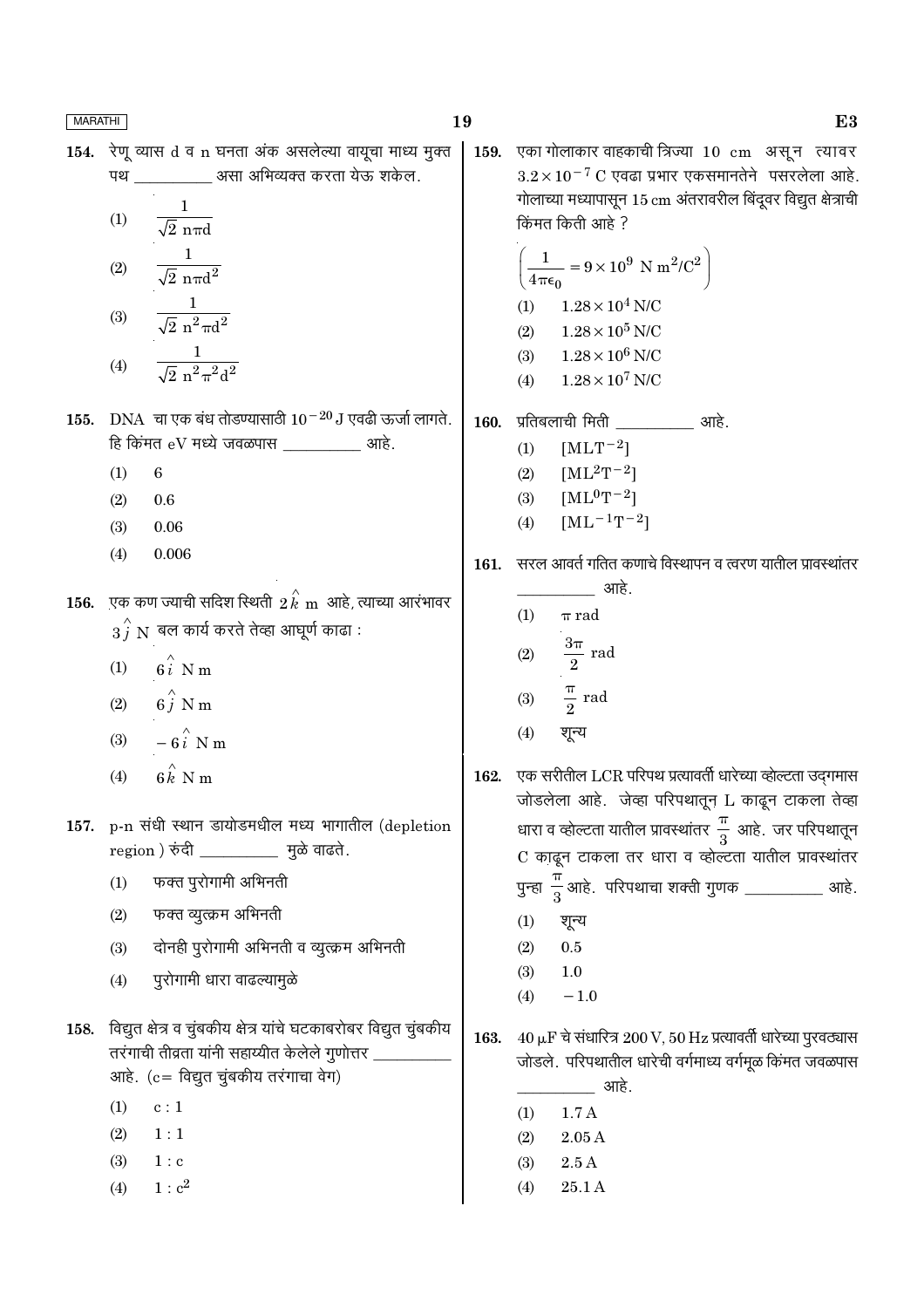- 164. एक गिटारमध्ये, A व B ह्या दोन दोन्या सारख्याच पदार्थापासून बनविल्या असून त्या किंचित स्वरमिलाफ होत नाहीत व 6 Hz वारंवारतेचे विस्पंद तयार करतात. जेव्हा B मधील ताण थोड़ा कमी केला, विस्पंद वारंवारता 7 Hz पर्यंत वाढते. जर  $A$  ची वारंवारता 530 Hz आहे, तर B ची मूळ वारंवारता असेल.
	- $523\,\mathrm{Hz}$  $(1)$
	- $(2)$ 524 Hz
	- $(3)$ 536 Hz
	- $(4)$ 537 Hz
- 165. लहान कोन असलेल्या (लोलकाचा कोन A आहे) लोलकाच्या एका पृष्ठभागावर  $i$  आपाती कोन असलेला एक किरण आपाती आहे व विरुद्ध पृष्ठभागापासून तो लंबरूप बाहेर पडतो. जर लोलकाच्या पदार्थाचा अपवर्तनांक  $\mu$  आहे तर आपाती कोन  $i$ <u>\_\_\_\_\_\_\_\_\_</u>\_ आहे. जवळपास
	- $\overline{A}$  $(1)$  $2\mu$
	-
	- $(2)$  $\mu$
	- $(3)$  $\mu A$
	- $(4)$
- 166. रोधाचा वर्ण संकेत खाली दिलेला आहे:



रोध व सहनक्षमता अनुक्रमे वालिका आहेत.

- $(1)$  $470 \text{ k}\Omega, 5\%$
- $(2)$  $47 k\Omega, 10\%$
- $4.7 \text{ k}\Omega, 5\%$  $(3)$
- $470 \Omega, 5\%$  $(4)$

167. हवा हे माध्यम असताना एका समांतर पट्टी संधारित्राची धारकता  $6 \mu$ F आहे. पराविद्युत माध्यम सरकविले असता, धारकता  $30 \mu$ F होते. माध्यमाचा पराविद्युतांक \_\_\_\_\_\_\_\_\_\_\_\_\_ आहे.

 $(\epsilon_0 = 8.85 \times 10^{-12} \text{ C}^2 \text{ N}^{-1} \text{ m}^{-2})$ 

- $0.44 \times 10^{-13}$  C<sup>2</sup> N<sup>-1</sup> m<sup>-2</sup>  $(1)$
- $1.77 \times 10^{-12}$  C<sup>2</sup> N<sup>-1</sup> m<sup>-2</sup>  $(2)$
- $0.44 \times 10^{-10}$  C<sup>2</sup> N<sup>-1</sup> m<sup>-2</sup>  $(3)$
- $5.00 \text{ C}^2 \text{ N}^{-1} \text{ m}^{-2}$  $(4)$

एक नगण्य वजन असलेल्या 1 m लांबीच्या टणक दांड्याच्या 168. दोन टोकांना अनुक्रमे 5 kg व 10 kg वजनाचे दोन कण जोडलेले आहेत.

> संहतीचा वस्तुकेंद्र 5 kg कणापासून जवळपास अंतरावर आहे.

- $(1)$ 33 cm
- $(2)$  $50 \text{ cm}$
- $(3)$ 67 cm
- $(4)$ 80 cm
- $3 \times 10^{-10}$  Vm<sup>-1</sup> विद्युत क्षेत्रात,  $7.5 \times 10^{-4}$  m s<sup>-1</sup> 169. अनुगमन वेग असलेल्या एका प्रभारित कणाची गतिशिलता  $m^2 V^{-1} s^{-1}$  मध्ये आहे.
	- $(1)$  $2.25 \times 10^{15}$
	- $(2)$  $2.5 \times 10^6$
	- $2.5 \times 10^{-6}$  $(3)$
	- $2.25\times10^{-15}$  $(4)$
- 170. एक चेंडू कड्याच्या टोकावरून 20 m/s वेगाने उभ्या दिशेत खाली फेकला. तो थोड्या वेळाने 80 m/s वेगाने जमिनीवर
	- $(1)$  $360 \text{ m}$
	- $(2)$ 340 m
	- $320 \text{ m}$  $(3)$
	- $(4)$ 300 m
- 171. ज्या घनांचा तापमान रोधगुणांक ऋण आहे ते आहेत.
	- $(1)$ धातू
	- फक्त रोधी  $(2)$
	- फक्त अर्धवाहक  $(3)$
	- रोधी व अर्धवाहक  $(4)$
- अध: सीमा वारंवारतेच्या १ ५ पट वारंवारतेचा प्रकाश प्रकाशसंवेदी 172. पदार्थावर आपाती आहे. जर वारंवारता अर्धी केली व तीव्रता दोनपट केली तर प्रकाशविद्युत धारा किती असेल?
	- दोनपट  $(1)$
	- $(2)$ चार पट
	- एक चतुर्थांश  $(3)$
	- $(4)$ शून्य

# **MARATHI**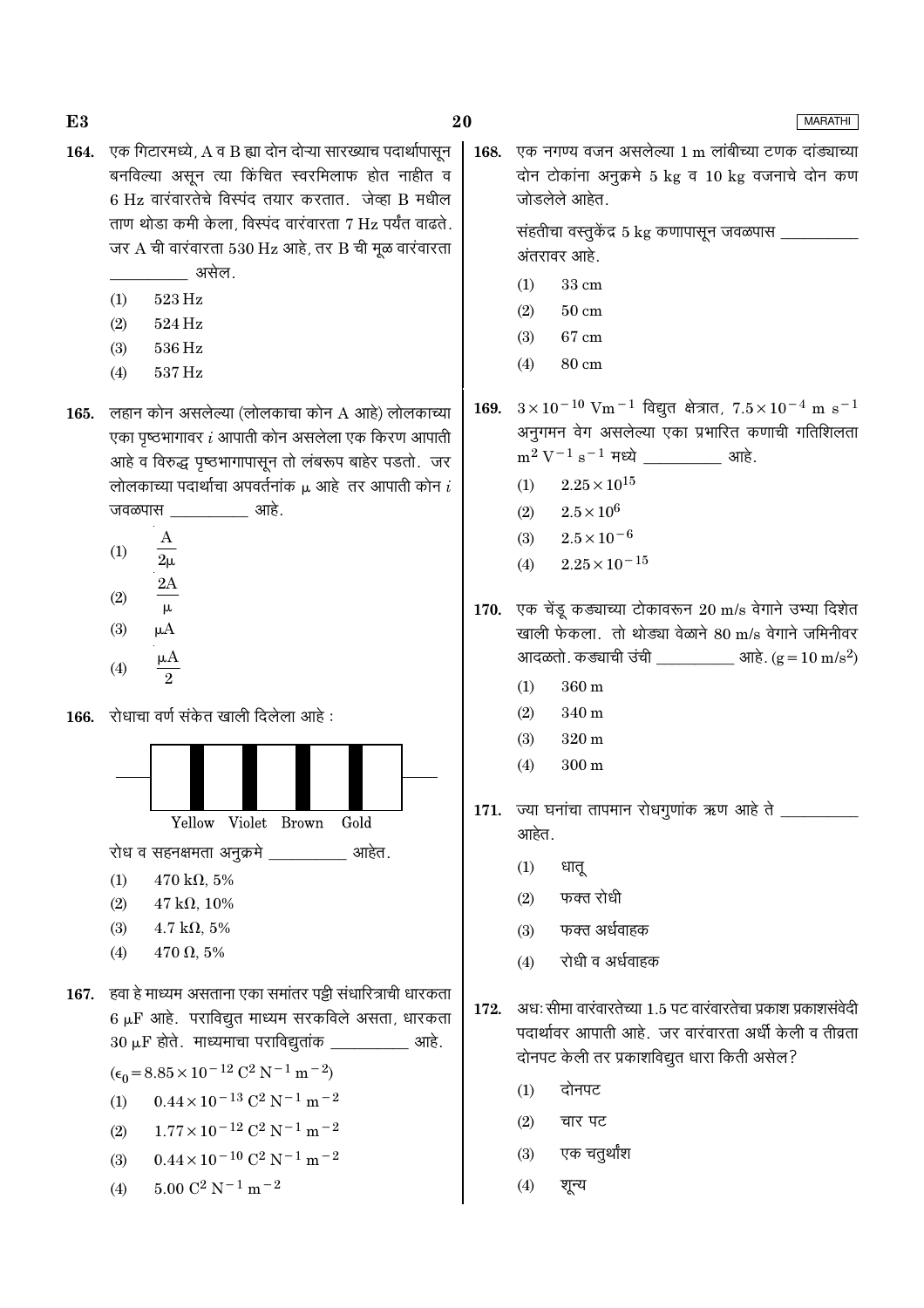- 173. दोन भरीव कॉपर गोळ्यांची त्रिज्या  $r_1$  व  $r_2$  असून  $(r_1 = 1.5 r_2)$  त्यांचे तापमान 1 K ने वाढविण्यासाठी लागलेल्या उष्णतेचे गुणोत्तर \_\_\_\_\_\_\_\_\_\_\_ आहे.
	- 27  $(1)$  $\overline{8}$  $\boldsymbol{9}$  $(2)$  $\overline{4}$
	- $\frac{3}{2}$  $(3)$
	- $\frac{5}{3}$  $(4)$
- 174. एका वस्तुचे वजन पृथ्वीच्या पृष्ठभागावर 72 N आहे. पृथ्वीच्या अर्ध्या त्रिज्येच्या उंचीवर त्यावर गुरुत्वीय बल किती आहे?
	- $(1)$ 48 N
	- $(2)$ 32 N
	- 30 N  $(3)$
	- 24 N  $(4)$
- 175. अर्थपूर्ण आकडे विचारात घेता, 9.99 m 0.0099 m ची किंमत किती आहे ?
	- 9.9801 m  $(1)$
	- $(2)$  $9.98<sub>m</sub>$
	- $(3)$  $9.980 \text{ m}$
	- $(4)$  $9.9<sub>m</sub>$
- 176. एका स्क्रू प्रमापीचे लघूतम माप  $0.01$  mm असून त्याच्या वर्तुळाकार मापनश्रेणीत 50 भाग आहेत.

स्क्रू प्रमापीच्या आट्यांमधील अंतर \_\_\_\_\_\_\_\_\_\_ आहे.

- $0.01$  mm  $(1)$
- $(2)$  $0.25$  mm
- $(3)$  $0.5 \text{ mm}$
- $(4)$  $1.0 \text{ mm}$
- 177. खालीलपैकी कोणती एक बोहरची प्रतिकृती योग्य नाही ?
	- $(1)$ हायड्रोजन अण्
	- एकतः आयनित हेलियम अणू (He $^+$ )  $(2)$
	- ड्यूटेरॉन अणू  $(3)$
	- एकतः आयनित निऑन अणू (Ne $^+$ )  $(4)$

एका स्थिर आधारापासून L लांबीची व A काटछेद क्षेत्रफळ 178. असलेली एक तार टांगलेली आहे. जेव्हा तिच्या मोकळ्या टोकापासून M वस्तुमान टांगलेले असते तेव्हा तिची लांबी  $L_1$ पर्यंत बदलते. यंगच्या मापांकाची पदावली खर्मा आहे.

(1) 
$$
\frac{MgL_1}{AL}
$$
  
(2) 
$$
\frac{Mg(L_1 - L)}{AL}
$$
  
MgL

$$
(3) \quad \frac{MgL}{AL_1}
$$
\n
$$
(4) \quad \frac{MgL}{A(L_1 - L)}
$$

179. एका लांब सोलेनॉईडची लांबी 50 cm असून त्यास 100 वेढे आहेत व त्यातून 2.5 A धारा वाहते. सोलेनॉईडच्या मध्यावर चुंबकीय क्षेत्र \_\_\_\_\_\_\_\_\_\_\_\_ आहे.

 $(\mu_0 = 4\pi \times 10^{-7} \text{ T m A}^{-1})$ 

- $(1)$  $6.28 \times 10^{-4}$  T
- $(2)$  $3.14 \times 10^{-4}$  T
- $(3)$  $6.28 \times 10^{-5}$  T
- $3.14 \times 10^{-5}$  T  $(4)$
- एका लोखंडाच्या दांड्याची प्रभाव्यता 599 आहे व तो 180.  $1200$  A m<sup>-1</sup> चुंबकन क्षेत्रात ठेवला. दांड्याच्या पदार्थाची पार्यता आहे.

 $(\mu_0 = 4\pi \times 10^{-7} \text{ T m A}^{-1})$ 

- $2.4\pi \times 10^{-4}$  T m A<sup>-1</sup>  $(1)$
- $8.0 \times 10^{-5}$  T m A<sup>-1</sup>  $(2)$
- $(3)$  $2.4\pi \times 10^{-5}$  T m A<sup>-1</sup>
- $2.4\pi \times 10^{-7}$  T m A<sup>-1</sup>  $(4)$ 
	- $-$  0.0  $\sigma$  -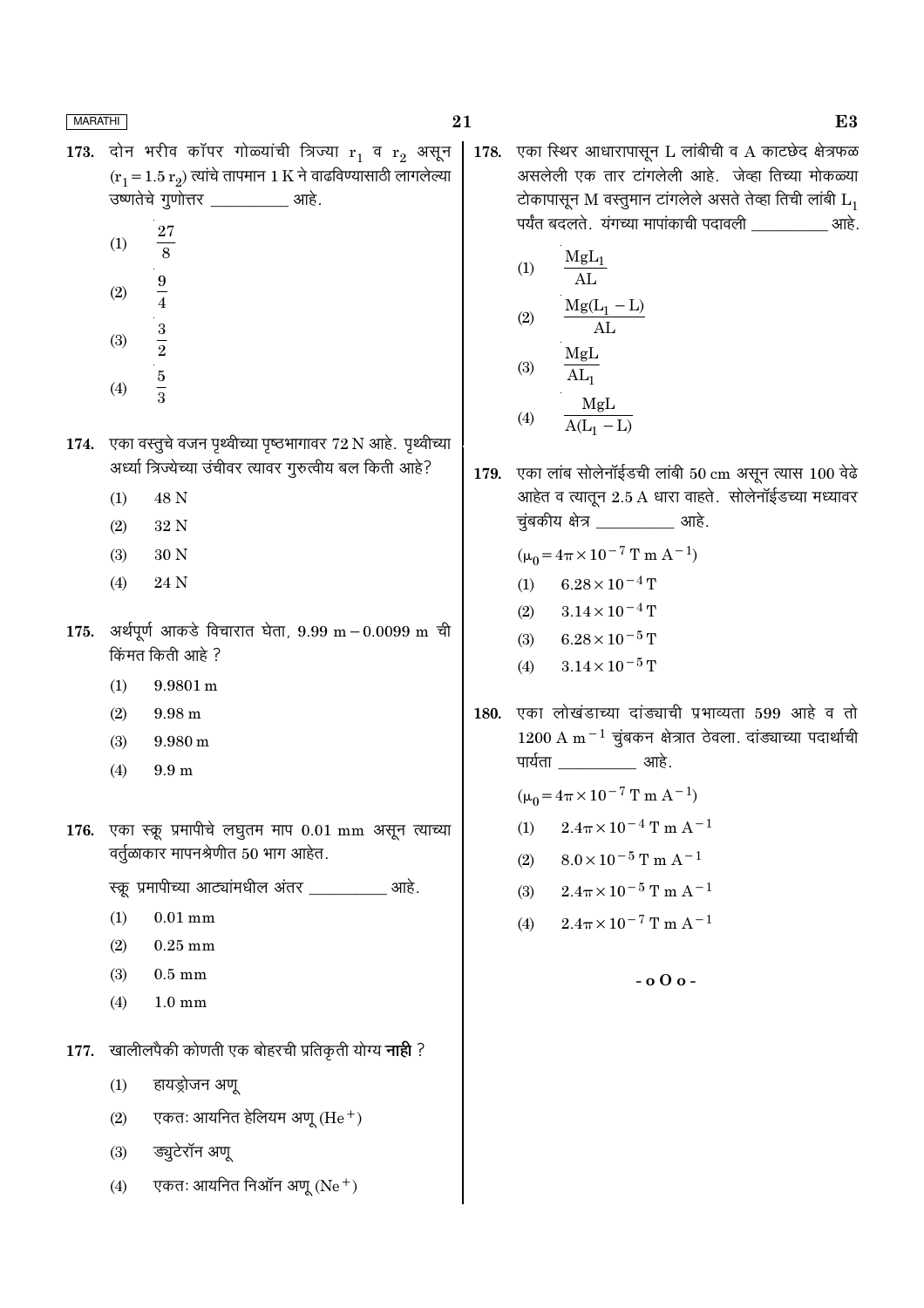Space For Rough Work / कच्च्या कामासाठी जागा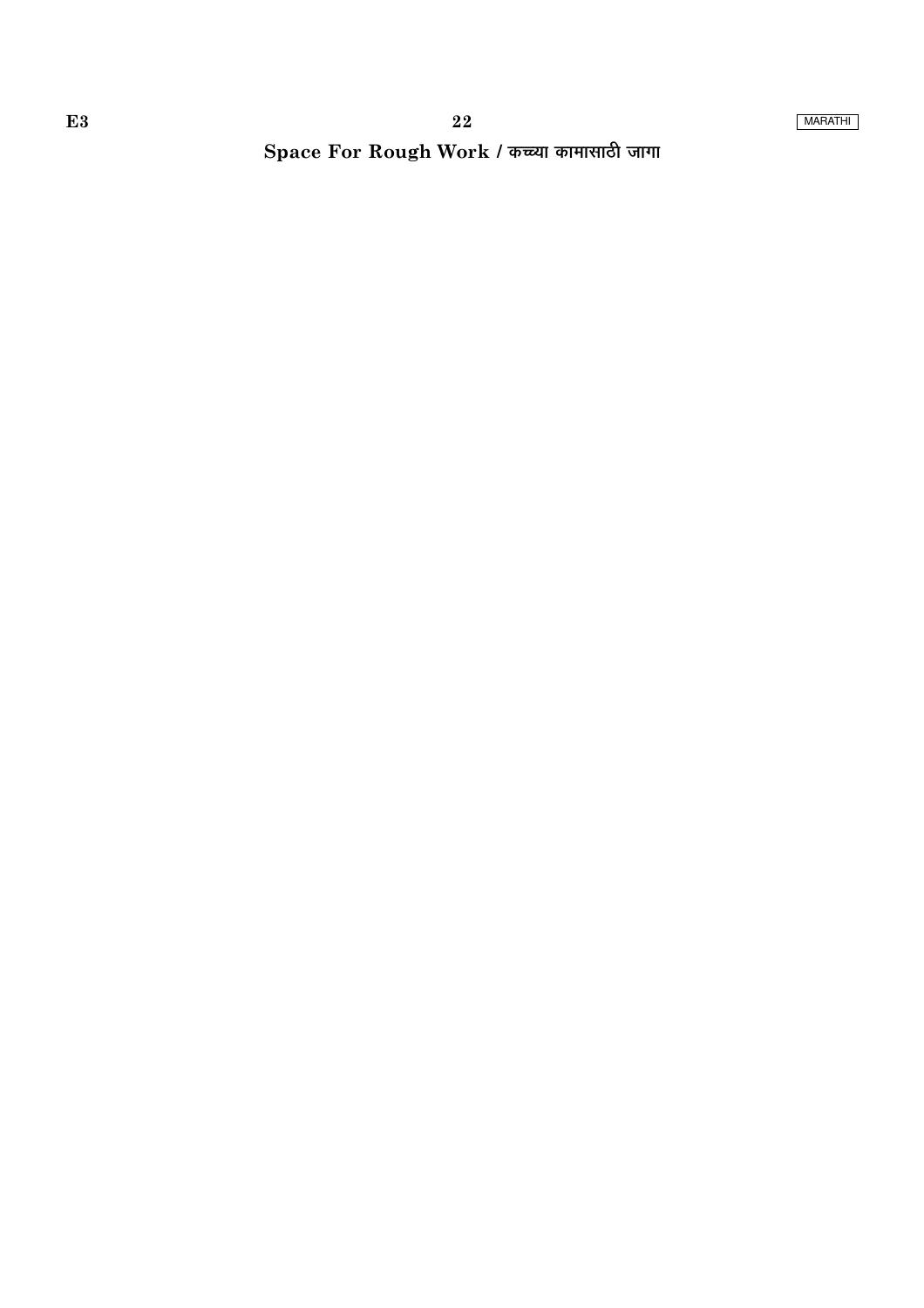# Space For Rough Work / कच्च्या कामासाठी जागा